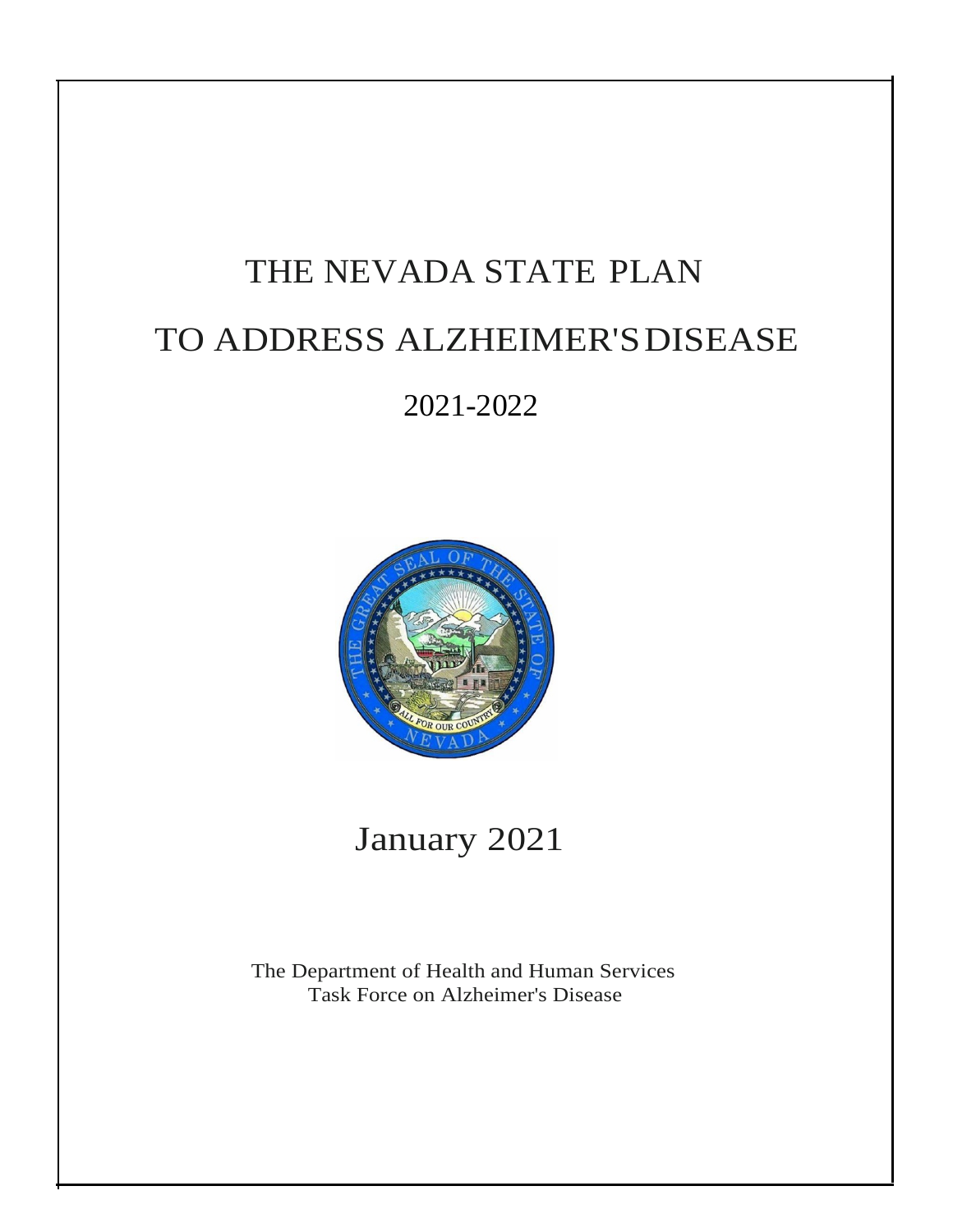## **TASK FORCE ON ALZHEIMER'S DISEASE**

Peter Reed, PhD, MPH, Chair Director, Sanford Center for Aging, School of Medicine Professor, Community Health Sciences University of Nevada, Reno

Tina Dortch, Vice Chair Program Manager, Nevada Office of Minority Health and Equity Nevada Department of Health and Human Services

#### **Members**

Jennifer Carson, PhD Director, Dementia Engagement, Education and Research Program School of Community Health Sciences, University of Nevada, Reno

Lesley Cohen Assemblywoman, Nevada State Legislature

Virginia (Gini) L. Cunningham, M.Ed. Volunteer and Support Group Facilitator, Humboldt Volunteer Hospice and Alzheimer's Association of Northern Nevada

Marilyn Dondero Loop Senator, Nevada State Legislature

Charles Duarte Dementia Care Director Alzheimer's Association Northern California and Northern Nevada Chapter

Connie Johnson State Liaison Officer, Northern Nevada State Veterans Home

Wendy Knorr Program Manager, Nevada Department of Veterans Services

Marwan Sabbagh, MD, FAAN, CCRI Camille and Larry Ruvo Chair for Brain Health Director, Cleveland Clinic Lou Ruvo Center for Brain Health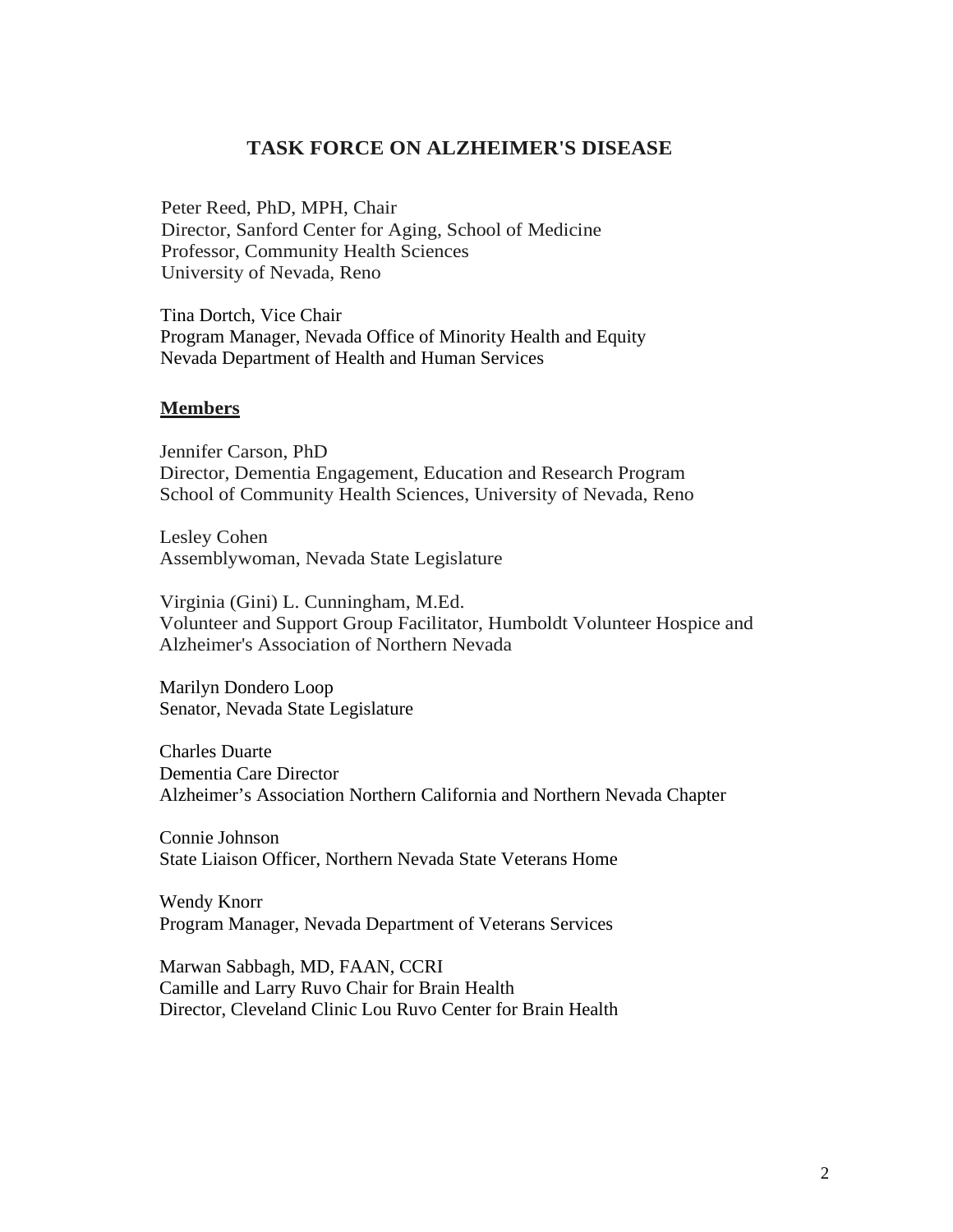## **Nevada State Plan to Address Alzheimer's Disease: 2021-2022 Prepared by the Nevada Task Force on Alzheimer's Disease (TFAD) Nevada Revised Statute 439.5083**

## **Introduction**

## The Impact of Dementia:

The term 'dementia' refers to a collection of symptoms that compromise a person's cognitive function, including but not limited to changes in their memory, problem solving, reasoning and capacity to fulfill activities of daily living. While Alzheimer's disease is the most common cause of dementia, comprising about 70 percent of all dementia diagnoses, approximately 130 different causes of dementia have been identified, including Vascular dementia, Lewy Body dementia, Frontotemporal dementia, and many others. Often people living with dementia are experiencing the effects of more than one cause, referred to as 'mixed dementia.'

According the Alzheimer's Association's *2020 Alzheimer's Disease Facts and Figures*, it is estimated that 5.8 million people are living with Alzheimer's or other form of dementia in the US, and that the prevalence will increase to 13.8 million people by 2050 (reflecting a 138% increase). Further, one in 10 people ages 65 and older are living with dementia, with dramatic increases as one ages from  $65 - 74 (3%)$  to  $85+ (32%)$ . In addition, as noted in the Alzheimer's Association report, the Behavioral Risk Factor Surveillance System (BRFSS), a populationbased health study conducted by the Centers for Disease Control and Prevention in conjunction with state health departments, shows that 11% of people in the US ages 45 and older report subjective cognitive decline, while only around half of those experiencing these signs of cognitive impairment have discussed it with a healthcare provider.

In Nevada, the Alzheimer's Association report estimates that there are approximately 49,000 people living with dementia in 2020, and further projects this will increase to 64,000 by 2025, representing a 30.6% increase over five years as the population of Nevada continues to rapidly age. This rate of growth is the third fastest among all US states, behind only Arizona and Vermont. The impact of this large population of people living with dementia in Nevada is, and will continue to be, significant in many ways, including: disenfranchisement and stigma of those living with dementia, challenges among family members and other care partners in effectively supporting people living with dementia, capacity of long-term supports and services, declines in general workforce productivity, and strains on the healthcare workforce and financing (i.e., Medicare and Medicaid). The costs of these impacts are immeasurable.

With this explosive need in Nevada, the Task Force on Alzheimer's Disease (TFAD) contributes timely and essential information as well as insights through its State Plan, Annual Reports, and bi-monthly meetings. On a continuous basis, TFAD provides focused and crucial information about policies, practices, and programs to the Nevada Aging and Disability Services Division and Department of Health and Human Services, which work daily to serve the needs of persons living with Alzheimer's disease and other forms of dementia in Nevada.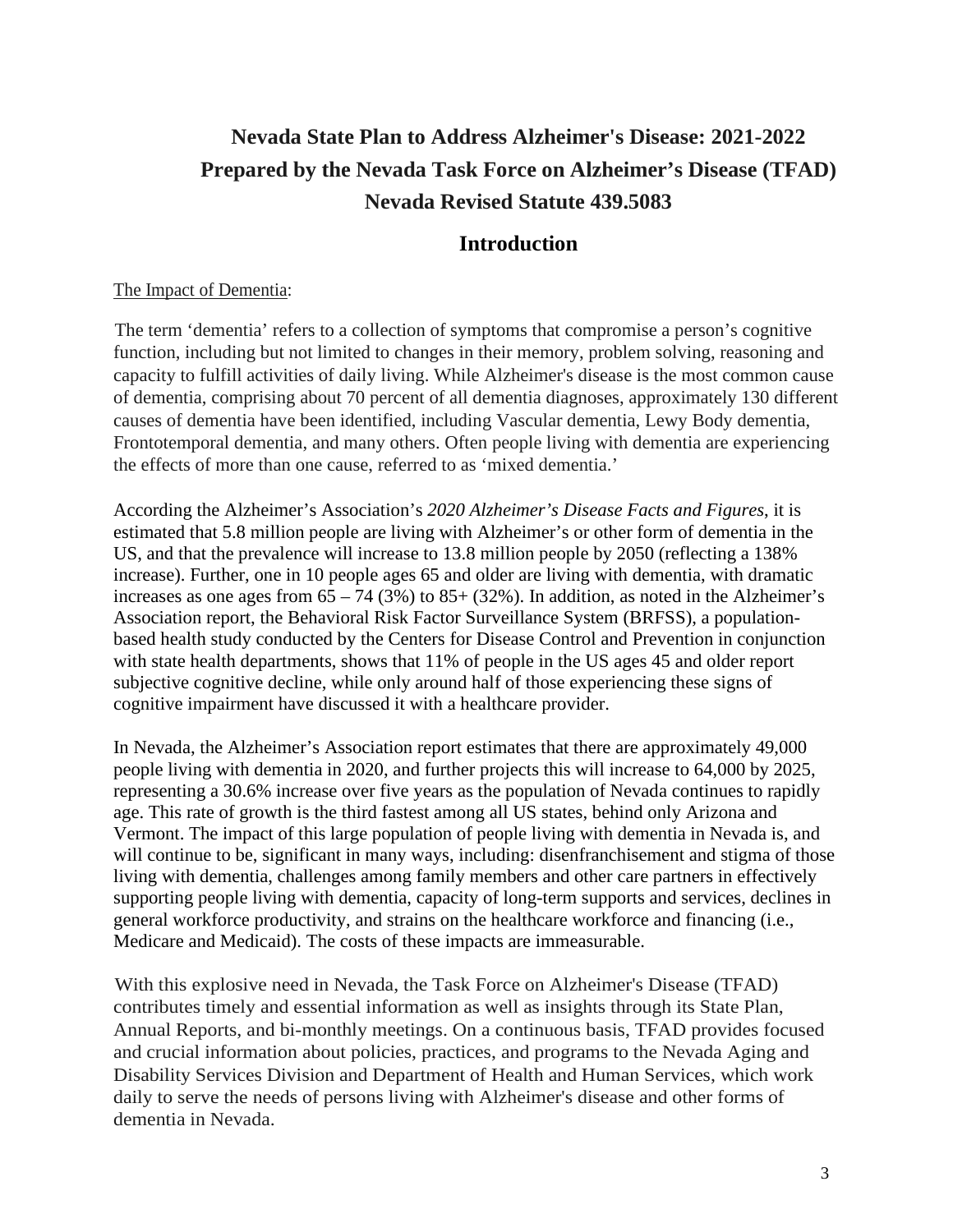## Additional Context for the State Plan:

The 2021-2022 Nevada State Plan to Address Alzheimer's Disease, prepared by the TFAD, includes fifteen recommendations related to ensuring that effective information, education, care and support and public policy appropriately address dementia on behalf of all Nevadans (see below). Reflected within the formal recommendations, TFAD also states its support for several core concepts forming a general framework for understanding and proactively supporting a positive lived experience of dementia. These include TFAD's support for:

- Dementia-friendly communities, where those living with Alzheimer's disease and other forms of dementia, along with their caregivers, feel and experience respect, dignity, support, value and inclusion in everyday community life;
- Innovative ways of thinking that provide opportunities for persons living with Alzheimer's disease and other forms of dementia to experience full and meaningful lives;
- Proactive collaborations between healthcare professionals, first responders, community organizations, the business community, educators, caregivers, volunteers and others to provide dementia-friendly services and supports that nurture a full and optimal quality of life for persons living with Alzheimer's disease and other forms of dementia;
- Ongoing education and professional development for persons who, directly or indirectly, serve and support persons living with Alzheimer's disease and other forms of dementia, as well as their caregivers;
- Best practices, informed by existing and emerging evidence, for all individuals and entitiesthat are making contributions to the quality of life and well-being for persons with Alzheimer's disease and other forms of dementia, as well astheir care partners;
- Continuous and expansive public awareness activities that increase the critical consciousness within Nevada's communities regarding the importance of understanding dementia, honoring the lived experience of dementia and valuing the potential contributions that may be made by people living with dementia;
- Monitoring and surveillance of the presence of dementia within Nevada as well as the impact and effectiveness of TFAD recommendations, state and community-based initiatives to support people living with dementia and their care partners; and last but not least,
- TFAD embraces the foundational assumption that despite the cognitive and physical challenges that accompany dementia, when offered the proper supports and respect, people can live well with dementia.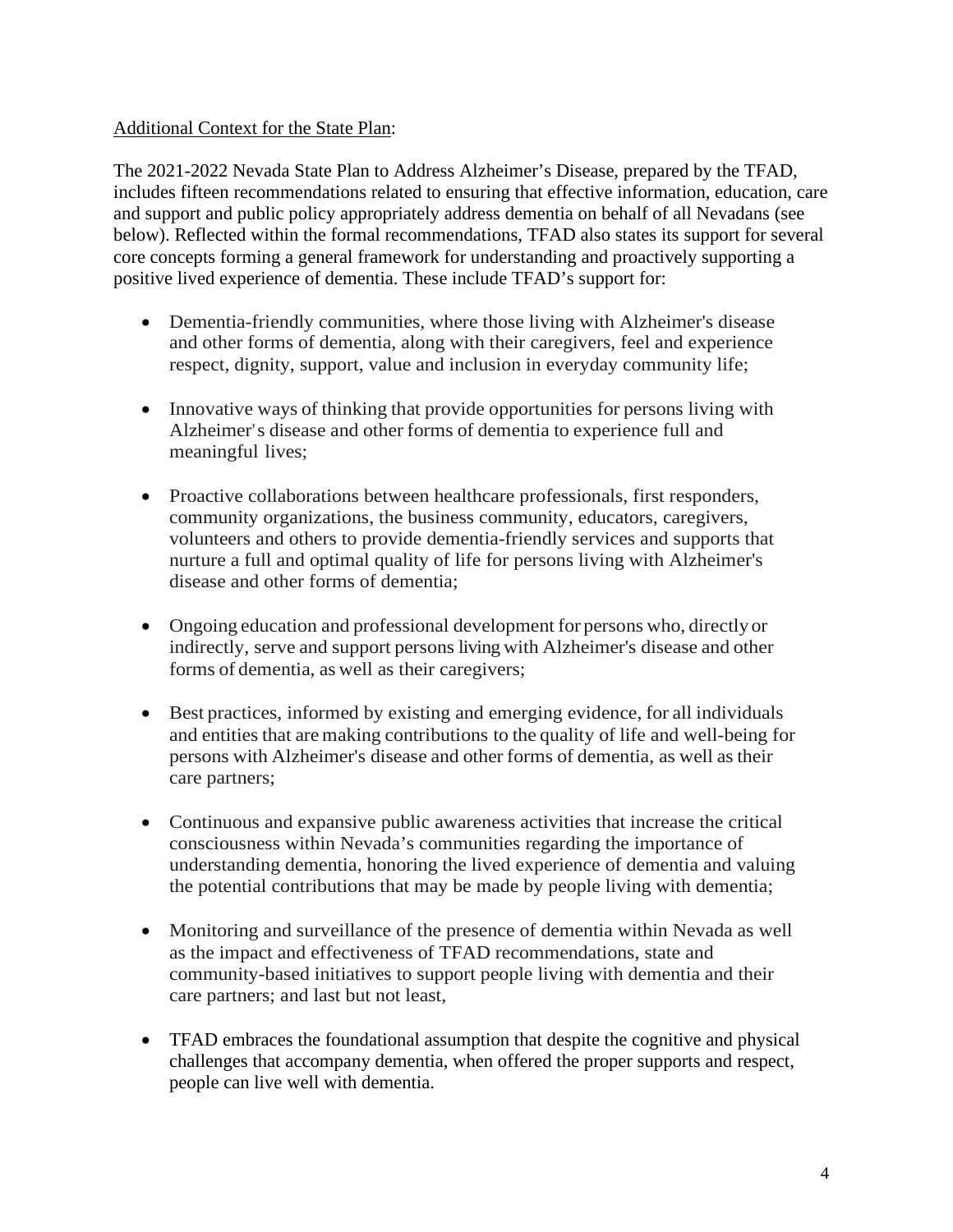## Monitoring and Surveillance:

#### *Ongoing Assessment of TFAD State Plan Recommendations*

Each recommendation included in this State Plan notes specific indicators that will be monitored to document progress. TFAD will monitor these indicators on a regular basis during its meetings throughout the timeframe for this plan (2021 – 2022). This monitoring will occur through TFAD invitations to key partners, organizations and programs to present on their work relative to specific recommendations, at least once each biennium. The goal of these partner presentations is to keep TFAD informed of relevant information on related efforts and collaborations across Nevada, as well as to offer TFAD members the opportunity to stay engaged with relevant partners. During these partner presentations, TFAD members will ask clarifying questions and participate in dialogue to offer their insights to the partners.

For example, in Recommendation #1 relating to information and referrals systems, the Nevada Aging and Disability Services Division is specifically noted as a partner monitoring certain aspects of the recommendation. At least once in the two-year cycle of the state plan, ADSD will be invited to present and discuss the data they have collected related to information and referral systems.

## *Healthy People 2030*

It is the one of the goals of this Task Force to raise awareness around Alzheimer's disease and related dementias, as well as the importance of getting an early and accurate diagnosis. The impact of Alzheimer's disease and related dementias may be overwhelming for the people living with the disease, as well as for their caregivers and families. Alzheimer's disease awareness needs to be elevated as a public health priority.

Since 1980, the U.S. Department of Health and Human Services, Office of Disease Prevention and Health Promotion has set measurable goals and objectives for the health and well-being of people nationwide. The initiative, called Healthy People, is in its fifth iteration, Healthy People 2030 (HP 2030). This initiative builds on knowledge and research gained over the preceding four decades and addresses the nation's most pressing public health challenges.

All HP 2030 objectives meet several criteria, including having baseline data, a direct impact on health, and an evidence base. These criteria address the goals related to health, function and quality of life. The HP 2030 framework sets important public health priorities for the nation over the next decade and will measure progress towards meeting those objectives.

By 2060, almost a quarter of the U.S. population will be age 65 or older. Older adults are at a higher risk of chronic health problems including diabetes, osteoporosis, as well as Alzheimer's disease and other dementias. Nearly 6 million people in the United States have dementia, and that number will increase as the population ages. As such, a goal of HP 2030 is to "Improve health and quality of life for people with dementia, including Alzheimer's disease."

HP 2030 includes three objectives related to this goal. These include the following:

1. Increase the proportion of older adults with dementia, or their caregivers, who know they have the disease;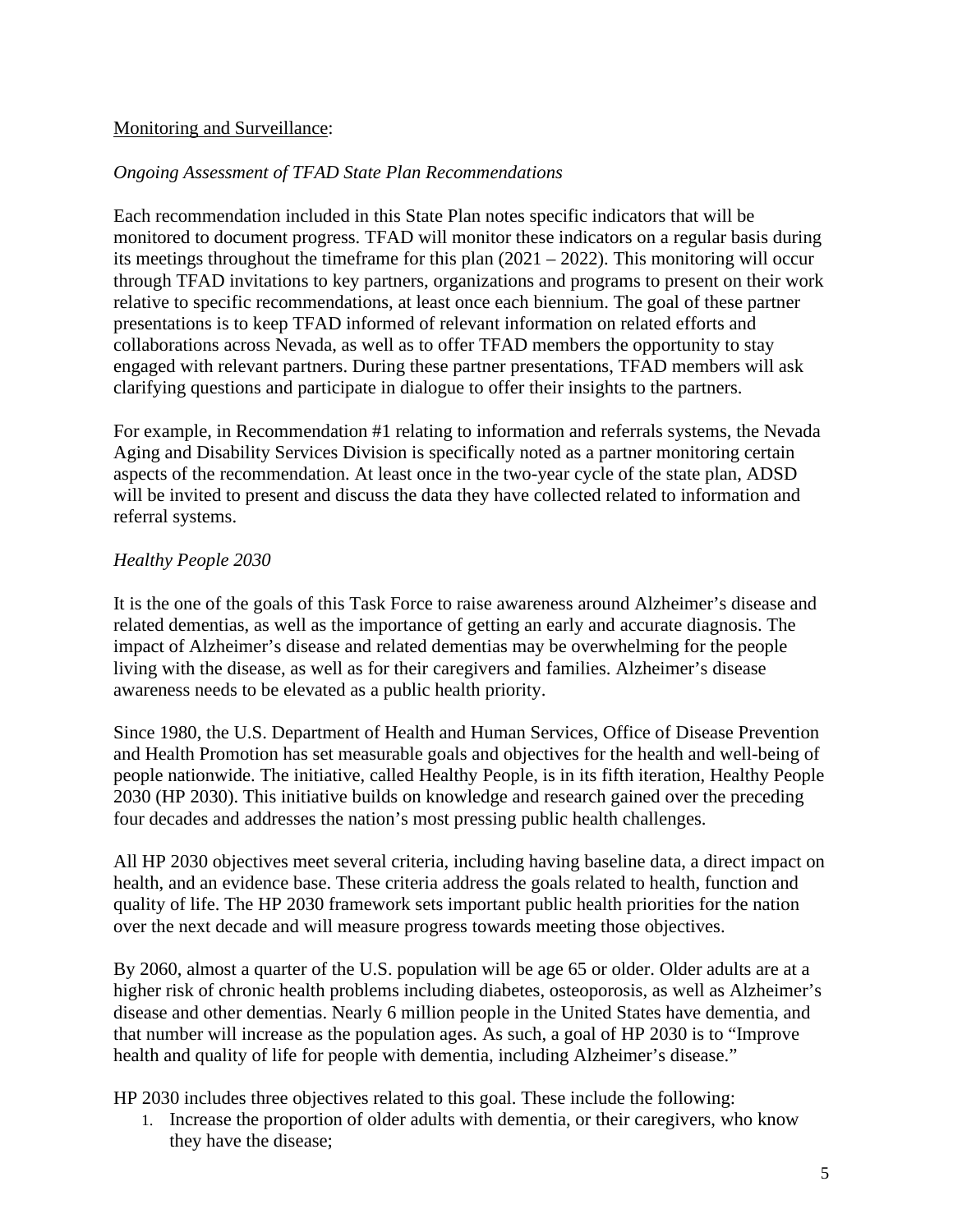- 2. Reduce the proportion of preventable hospitalizations in older adults with dementia; and
- 3. Increase the proportion of adults with subjective cognitive decline (SCD) who have discussed their confusion or memory loss with a health care professional.<sup>[1](#page-5-0)</sup>

While it is important to monitor all of these objectives, only objective 3 is readily measurable at a state level. Data derived from the Centers for Disease Control and Prevention (CDC) Behavioral Risk Factor Surveillance System (BRFSS) Cognitive Decline survey module, which is conducted biennially in Nevada, is used in this objective. $2^2$  $2^2$ 

- 1. In Nevada, 16.3% one in six of those age 45 or older report experiencing confusion or memory loss that is happening more often or is getting worse (subjective cognitive decline); and
- 2. Of those reporting subjective cognitive decline, 49.6% have not talked with a health care professional about it.<sup>[3](#page-5-2)</sup>

While there's no cure for Alzheimer's disease or many other forms of dementia, early diagnosis and supportive care can improve quality of life. Equally important, getting an early and accurate diagnosis can allow the person in the early stages of the disease to be a full participant in planning for their care including advanced directives, legal and financial affairs, and arranging for future care. Making it possible for adults with symptoms of cognitive decline, including memory loss, to obtain an early diagnosis is a public health priority and a key focus of this Task Force.

The HP 2030 objectives for dementia, including Alzheimer's disease, provide a framework for improving health and health equity across the nation by monitoring improvements in early diagnosis for those reporting subjective cognitive decline. To monitor and assess progress toward HP 2030, TFAD strongly encourages the continued collection of the BRFSS module on Cognitive Decline, using any resources available from the Department of Health and Human Services to do so.

## Emergency Preparedness:

Emergency preparedness, as recently highlighted by the COVID-19 pandemic, presents unique challenges for people living with dementia whether at home, in the community, or in congregate care settings such as nursing homes, assisted living communities, or residential group homes. Whether it is a fast-occurring emergency, such as wildfires, blizzards or earthquakes, or a slow-developing emergency, like a viral pandemic, preparation is key.

People living with Alzheimer's disease or other dementias can be disproportionately impacted

<span id="page-5-0"></span><sup>1</sup> From website, Healthy People 2030, U.S. Department of Health and Human Services, Office of Disease Prevention and Health Promotion, 2020[, https://health.gov/our-work/healthy-people-2030.](https://health.gov/our-work/healthy-people-2030)

<span id="page-5-1"></span><sup>2</sup> From website, Behavioral Risk Factor Surveillance System (BRFSS) Modules and Statistical Briefs, Center for Disease Control and Prevention[, https://www.cdc.gov/brfss/index.html.](https://www.cdc.gov/brfss/index.html)<br><sup>3</sup> From, Cognitive Decline in Nevada: Data from the Risk Factor Surveillance System, Alzheimer's Association,

<span id="page-5-2"></span><sup>2016.</sup>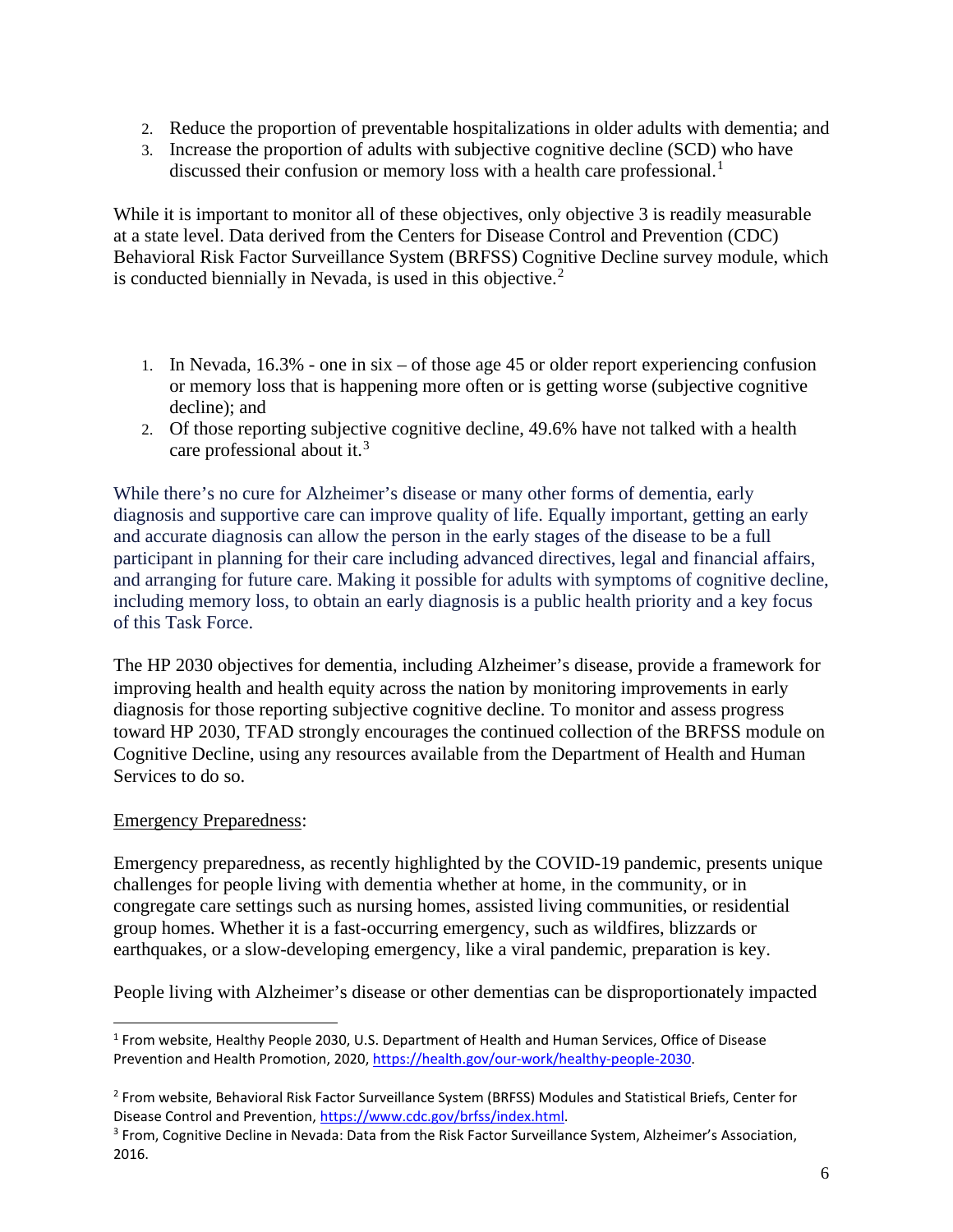during a disaster. Often these individuals also have multiple chronic medical conditions increasing their vulnerability to periods without food, water, shelter, rest or needed medications. They may also have a limited ability to respond and act effectively during an emergency. It is important to encourage people living with dementia to have an advance care plan to clearly state their wishes. To fully support a person's wishes, it is important for both professional and family caregivers to have a plan that considers the special needs and preferences of those living with dementia, taking their advance care plan into consideration.

## *For Those Living at Home*

It is important for caregivers to have a disaster plan that can meet the needs of their family for at least 3 to 7 days. This includes having supplies, including items such as incontinence undergarments, wipes and lotions, as well as medications, warm clothing and spare eyeglasses and hearing aid batteries. In addition, it is important to have contact information for one's healthcare provider, as well as copies of legal, medical, insurance and Social Security documents.

Families may also need to be prepared should they become separated from the person living with dementia, for any reason. MedicAlert<sup>®</sup> identification bands and labels in garments will aid in the identification and safe return of a person living with dementia. Families may also want to have photos of the person available to aide emergency services in case of a search.<sup>[4](#page-6-0)</sup>

There are a number of resources available for caregivers preparing an emergency plan, including but not limited to, the following:

- Administration for Community Living disaster planning toolkit for people living with dementia at [https://www.nia.nih.gov/health/disaster-preparedness-alzheimers](https://www.nia.nih.gov/health/disaster-preparedness-alzheimers-caregivers)[caregivers;](https://www.nia.nih.gov/health/disaster-preparedness-alzheimers-caregivers)
- American Red Cross website with general information on preparing for an emergency and where to find shelter and supplies in a disaster at [https://www.redcross.org/get](https://www.redcross.org/get-help.html)[help.html;](https://www.redcross.org/get-help.html) and
- MedicAlert<sup>®</sup> membership [https://www.medicalert.org/alz?campaignID=online+:+link+:+1020onlinealz+:+enroll](https://www.medicalert.org/alz?campaignID=online+:+link+:+1020onlinealz+:+enroll&utm_source=email&utm_medium=link&utm_campaign=0719&utm_term=renew) [&utm\\_source=email&utm\\_medium=link&utm\\_campaign=0719&utm\\_term=renew](https://www.medicalert.org/alz?campaignID=online+:+link+:+1020onlinealz+:+enroll&utm_source=email&utm_medium=link&utm_campaign=0719&utm_term=renew)

#### *For Those Living in Long-term or Community-based Care Settings*

Emergencies present special circumstances for individuals receiving care in long-term and community-based settings. People in these settings are particularly vulnerable to complications due to age and concurrent medical conditions. Forty-eight percent of nursing home residents and 42% of those living in residential care settings, including assisted living communities, are living with Alzheimer's disease or another form of dementia. Further, more than 30% of those using community-based services, such as home health or adult day services are living with a dementia diagnosis. In addition, more than a quarter of Medicare beneficiaries 65 year or older who are living with Alzheimer's disease or another dementia have five or more chronic conditions, whereas only 4% of Medicare beneficiaries without Alzheimer's disease or another

<span id="page-6-0"></span><sup>4</sup> From web article "Disaster Preparedness for Alzheimer's Caregivers," National Institute on Aging, [https://www.nia.nih.gov/health/disaster-preparedness-alzheimers-caregivers.](https://www.nia.nih.gov/health/disaster-preparedness-alzheimers-caregivers)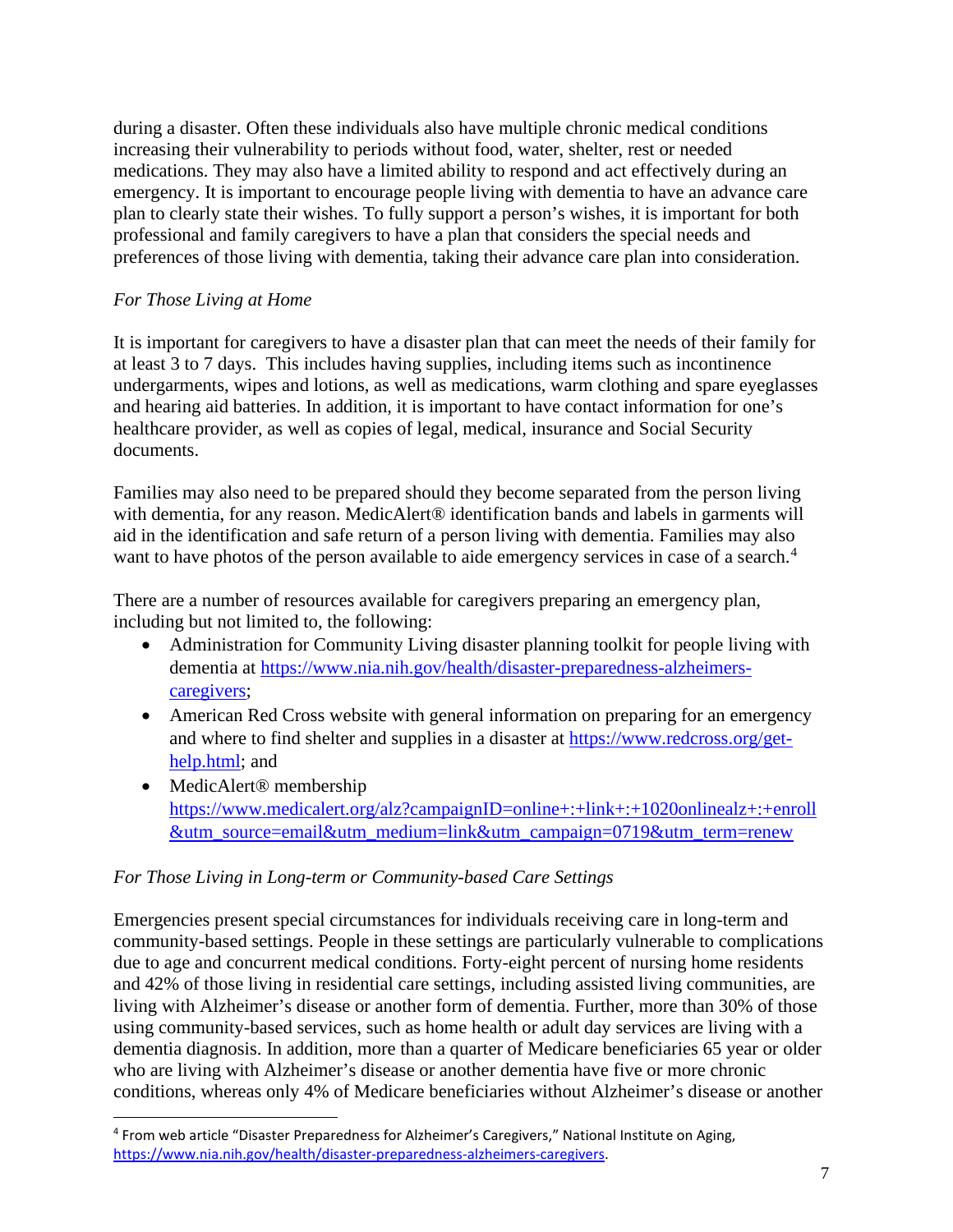dementia have five or more chronic conditions.<sup>[5](#page-7-0)</sup> The high percentage of persons with Alzheimer's disease or a related dementia living or receiving services in congregate settings, coupled with co-morbid conditions, makes them particularly vulnerable to disease or stress during emergency situations. Persons living with Alzheimer's disease or another dementia may become confused, frustrated or frightened during a crisis. They are often also less able to adapt to changes in setting. Efforts to minimize changes to routine and daily structure may be important.

One of the most important aspects in caring for someone living with dementia during a crisis is to know the person. Person-centered approaches to care and support are vital. Making sure the care setting or community-based program has personal information readily available will allow staff to quickly identify essential information about the person to help them to maintain a stable and comforting environment. Information such as the person's preferred name (or pronoun), cultural background, names of friends and family, details regarding their preferred routine, what upsets the person, and what calms the person down, are some of the aspects of personcentered care that will help during an emergency.[6](#page-7-1)

For persons living in a residential setting or attending an adult day program, families or caregivers should learn about their disaster and evacuation plans in the event of an emergency.<sup>[7](#page-7-2)</sup> There is information and other resources available regarding emergency preparedness for persons living in nursing homes, assisted living and residential care communities, as well as those receiving community-based services, such as adult day services. The following are three of these resources:

- "Emergency Preparedness: Caring for persons living with dementia in a long-term or community-based setting," Alzheimer's Association, 2020, [https://alz.org/media/Documents/COVID-19-](https://alz.org/media/Documents/COVID-19-EmergencyTips_LongTermCommunityBasedDementiaCare_AlzheimersAssociation.pdf) [EmergencyTips\\_LongTermCommunityBasedDementiaCare\\_AlzheimersAssociation.pdf](https://alz.org/media/Documents/COVID-19-EmergencyTips_LongTermCommunityBasedDementiaCare_AlzheimersAssociation.pdf)
- "CDC COVID-19 Resources: Guidance for Retirement Communities and Independent Living," Centers for Disease Control and Prevention, 2019, <https://www.cdc.gov/coronavirus/2019-ncov/community/retirement/index.html>
- "Fact Sheet, Emergency Preparedness: Questions Consumers Should Ask," The National Consumer Voice for Quality Long-Term Care, 2018. [https://theconsumervoice.org/uploads/files/issues/emergency-preparedness-factsheet-final](https://theconsumervoice.org/uploads/files/issues/emergency-preparedness-factsheet-final-june.pdf)[june.pdf](https://theconsumervoice.org/uploads/files/issues/emergency-preparedness-factsheet-final-june.pdf)

## *Emergency Situation Checklist – Quick Reference*

Not all emergencies can be planned out or predicted. If you need immediate assistance for an emergency situation, dial 911. Additional considerations when you need to act quickly include:

• Remain calm and focus on your immediate safety and the safety of the person living with dementia. Evaluate whether it is safe to travel from your current location.

<span id="page-7-0"></span><sup>&</sup>lt;sup>5</sup> From web article, "Disaster Preparedness for Alzheimer's Caregivers," National Institute on Aging, <https://www.nia.nih.gov/health/disaster-preparedness-alzheimers-caregivers>

<span id="page-7-1"></span><sup>6</sup> From, "Emergency Preparedness: Caring for persons living with dementia in a long-term or community-based care setting," Alzheimer's Association, 2020.

<span id="page-7-2"></span><sup>7</sup> From web article, "Disaster Preparedness for Alzheimer's Caregivers, NIH.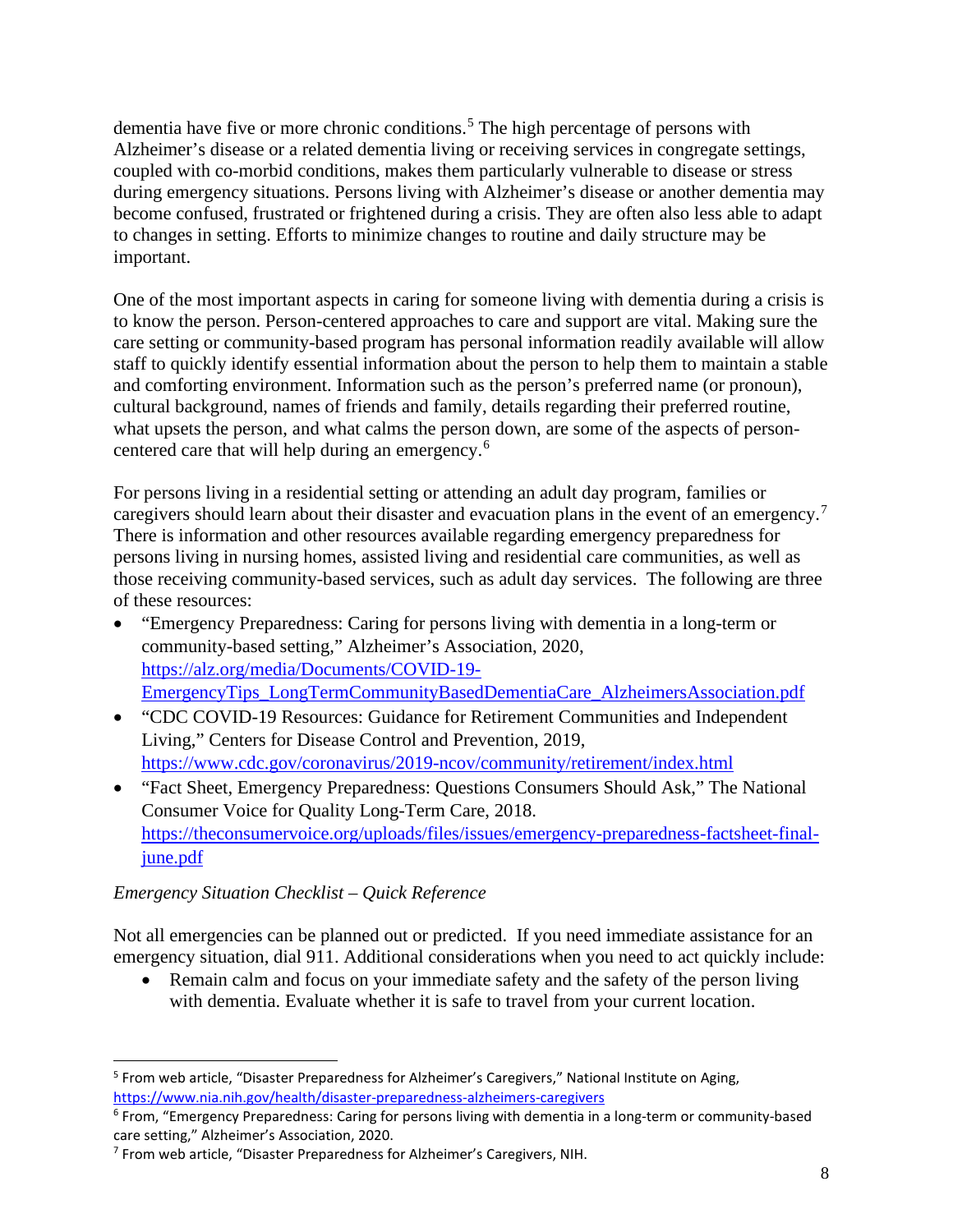- Keep medication, identification, and important legal and medical documents in a waterproof bag or where they will be readily accessible.
- Pack your cell phone charger and a couple sets of weather-appropriate clothing.
- Bring bottled water and non-perishable food items, such as granola bars.
- Alert others (such as family, friends and medical personnel) if you are changing locations, and ensure they have your contact information.

## **TFAD State Plan to Address Alzheimer's Disease, List of Recommendations**

| <b>Recommendation</b>                              | Page |  |
|----------------------------------------------------|------|--|
| Statewide Information and Referral System<br>1)    | 10   |  |
| (2)                                                | 10   |  |
| 3)                                                 | 11   |  |
| $\left( \frac{1}{2} \right)$                       | 12   |  |
| 5)                                                 | 13   |  |
| 6)                                                 | 13   |  |
| 7)                                                 | 14   |  |
| 8)                                                 | 15   |  |
| 9)                                                 | 15   |  |
| 10) Awareness of Dementia and the Legal Profession | 16   |  |
| 17                                                 |      |  |
| 17                                                 |      |  |
| 18                                                 |      |  |
| 19                                                 |      |  |
| 20                                                 |      |  |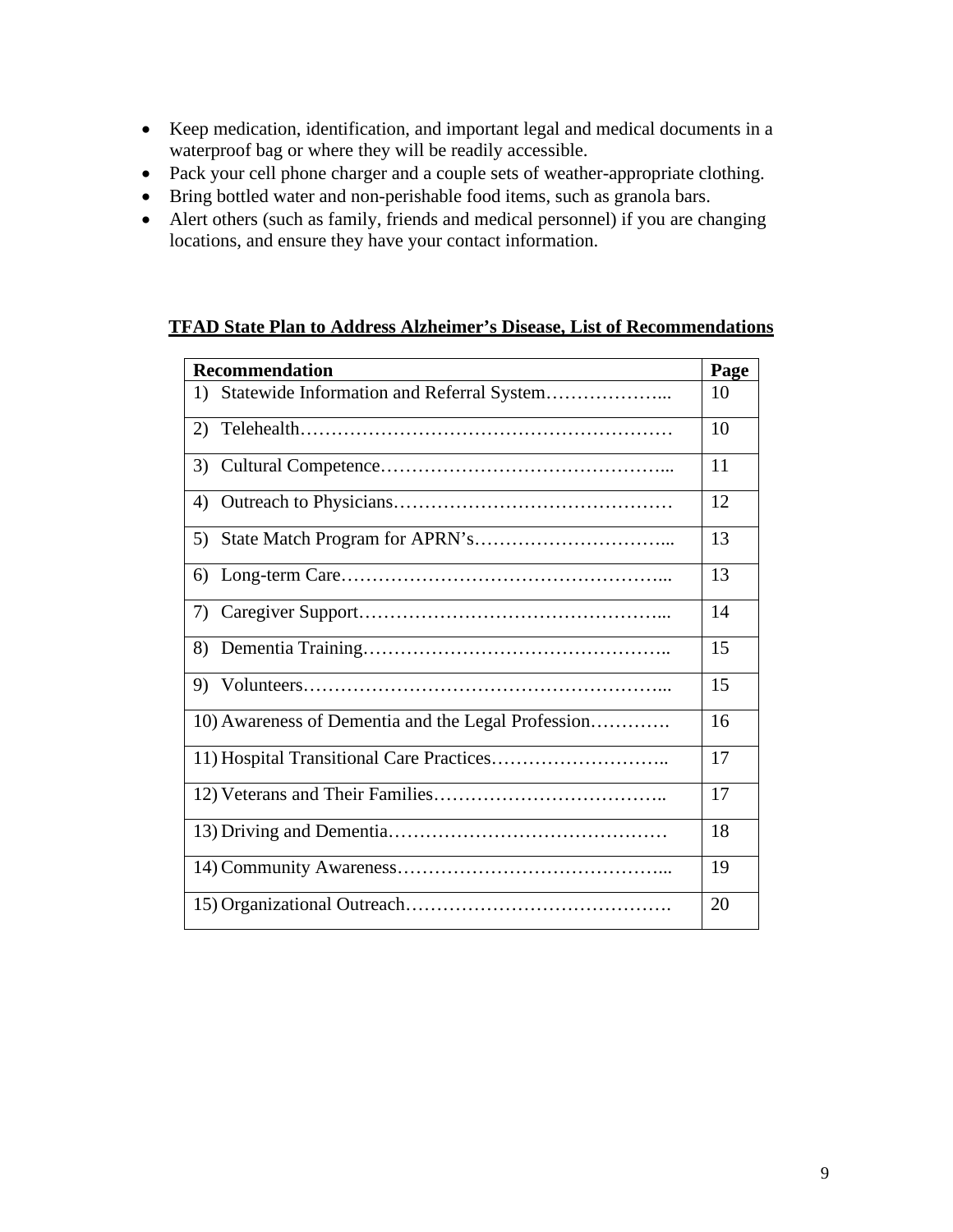## **Nevada Task Force on Alzheimer's Disease** 2021-2022 State Plan – Recommendations

## **Recommendation #1: Statewide Information and Referral System**

Sustain a statewide information and referral system for people living with Alzheimer's disease and other forms of dementia, their caregivers, and their families to enable them to connect with local case managers and support services. It is the expectation that the approaches, content, and messaging within these resources help promote well-being and preserve dignity. Supportive services may be accessed through 'no wrong door' partners, including but not limited to: Nevada 2-1-1, Nevada Aging and Disability Resource Centers (ADRCs), also known as Nevada Care Connection (NCC) Resource Centers, Family Resource Centers (FRC), and other related informational systems (e.g. websites, helplines, and other technologies).

## **Indicators**

Monitor collaborations between resource centers and available information and referral services, including but not limited to: Nevada 2-1-1, NCC Resource Centers, Northern California and Northern Nevada Chapter of the Alzheimer's Association, Southern Nevada Region, Desert Southwest Chapter of the Alzheimer's Association, and University of Nevada, Reno Nevada Caregiver Support Center, to help facilitate access and streamline processes into services and supports for people living with dementia and their care partners. The Aging and Disability Services Division (ADSD) will monitor the number of contacts made by outreach programs and the number of inquiries regarding information or services relating to Alzheimer's disease and other forms of dementia, received by NCC Resource Centers. In addition, ADSD and partners will monitor and report the number of "hits" on information websites, including nevadacareconnection.org and alz.org.

## **Potential Funding**

Grants, donations and/or gifts. Specific sources may include:

• Older Americans Act funds (through ADSD)

#### 

#### **Recommendation #2: Telehealth**

Support expanded access to telehealth services throughout the state to enhance early detection, diagnosis of dementia and ongoing care. Encourage the use of telehealth for both persons living with dementia and family caregivers to support well-being and access to care, especially in rural Nevada. Utilize the statewide information and referral system (Recommendation #1) to include telehealth providers for persons living with dementia and connect to the network of providers convened by the Nevada CAN Geriatrics Telehealth Collaborative, and others as applicable.

#### **Indicators**

Monitor Telehealth projects across the state to determine if they are:

- Available and accessible;
- Being utilized effectively and efficiently; and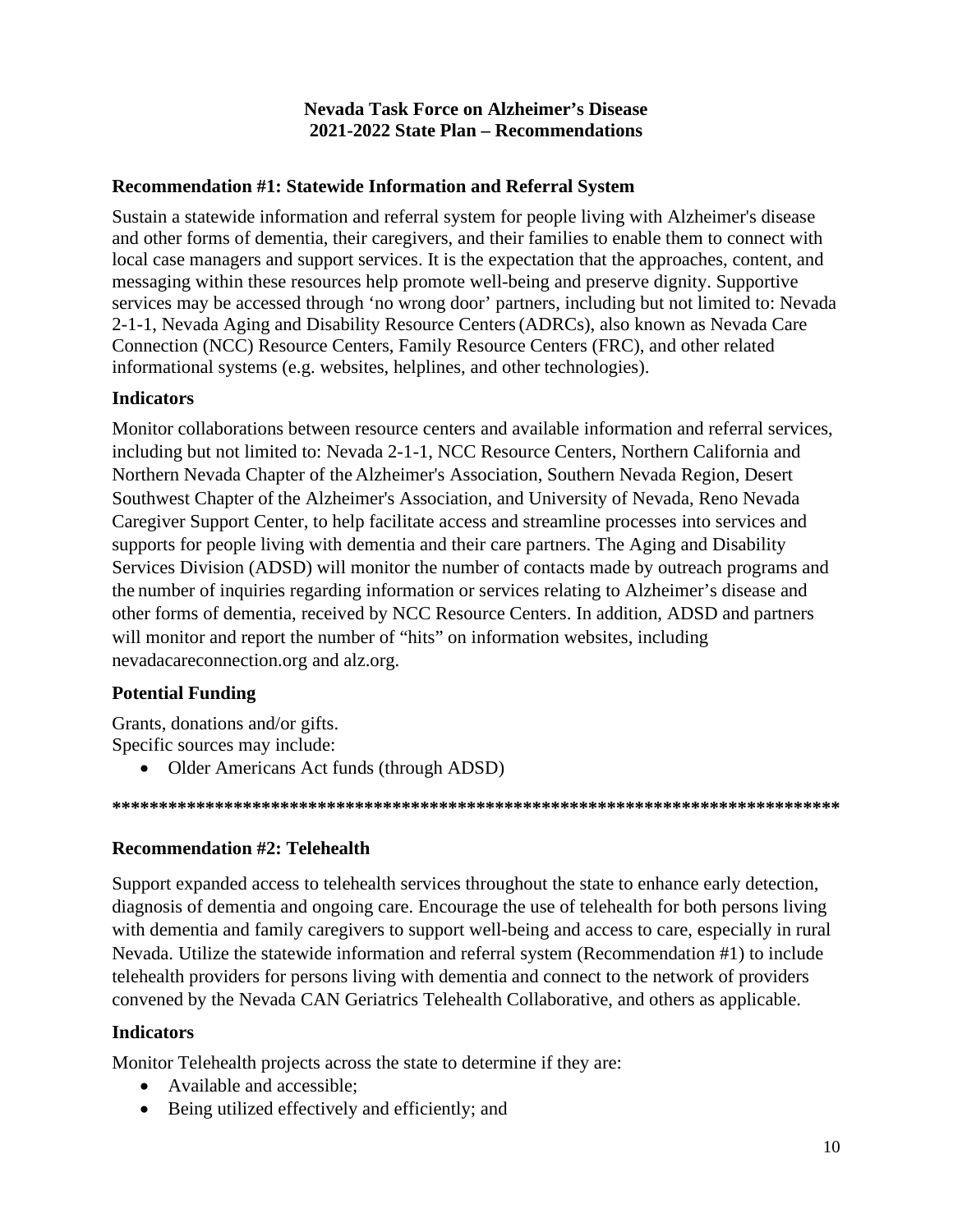• Providing information/access to follow-up resources.

Review telehealth delivery data, including from Medicaid, Medicaid Managed Care Organization and Medicare Dual Special Needs Plans utilization data reports, to ensure better quality of life for patients living with dementia and their caregivers.

## **Potential Funding**

Grants, donations and/or gifts. Specific sources may include:

- Older Americans Act (through ADSD)
- Other federal resources: US Health Resources and Services Administration (HRSA) Geriatrics Workforce Enhancement Programs (GWEP), currently in progress at UNR & UNLV); US DHHS Office of Science and Technology.

#### **\*\*\*\*\*\*\*\*\*\*\*\*\*\*\*\*\*\*\*\*\*\*\*\*\*\*\*\*\*\*\*\*\*\*\*\*\*\*\*\*\*\*\*\*\*\*\*\*\*\*\*\*\*\*\*\*\*\*\*\*\*\*\*\*\*\*\*\*\*\*\*\*\*\*\*\*\*\***

## **Recommendation #3: Cultural Competence**

To help ensure successful processes and outcomes, advocates would benefit from engaging in non-stigmatizing sensitivity training, as well as proactive efforts to gain input from affected communities. Specific activities might include, without limitation:

- 1) Promoting implicit bias testing. Encourage personnel involved in public-facing engagements with the Alzheimer's community to take implicit bias assessments;
- 2) Promoting listening sessions. Before developing campaigns, entities conducting outreach should engage Alzheimer's community members to gauge impressions on aging services and healthcare experienced by its culturally-diverse and marginalized members; and
- 3) Promoting development and use of culturally-competent 'toolkits' as a resource to support entities providing awareness and outreach campaigns for the Alzheimer's community.

These activities align with the understanding that person-centered care involves nonstigmatizing, customized outreach approaches to address a multicultural population (i.e., reflecting differences in ability, generation, ethnicity/race, and sexual orientation/gender identity). Adopting this approach has been shown to increase a person's receptiveness to outreach efforts, improve the quality of their care and minimize their experienced health disparities.

## **Indicators**

- Monitor number of created, adopted, and disseminated culturally-sensitive training programs and toolkits, including progress and implementation of Nevada SB 364 and SB 470 (2019).
- Monitor number of service providers that report having participated in cultural-sensitivity training.

## **Potential Funding**

Grants, donations and/or gifts. Specific sources may include:

- National Resource Center on LGBT Aging;
- US Department of Health and Human Services (US DHHS) Office of Minority Health
- Nevada Department of Health and Human Services (NV DHHS) ADSD Collaboration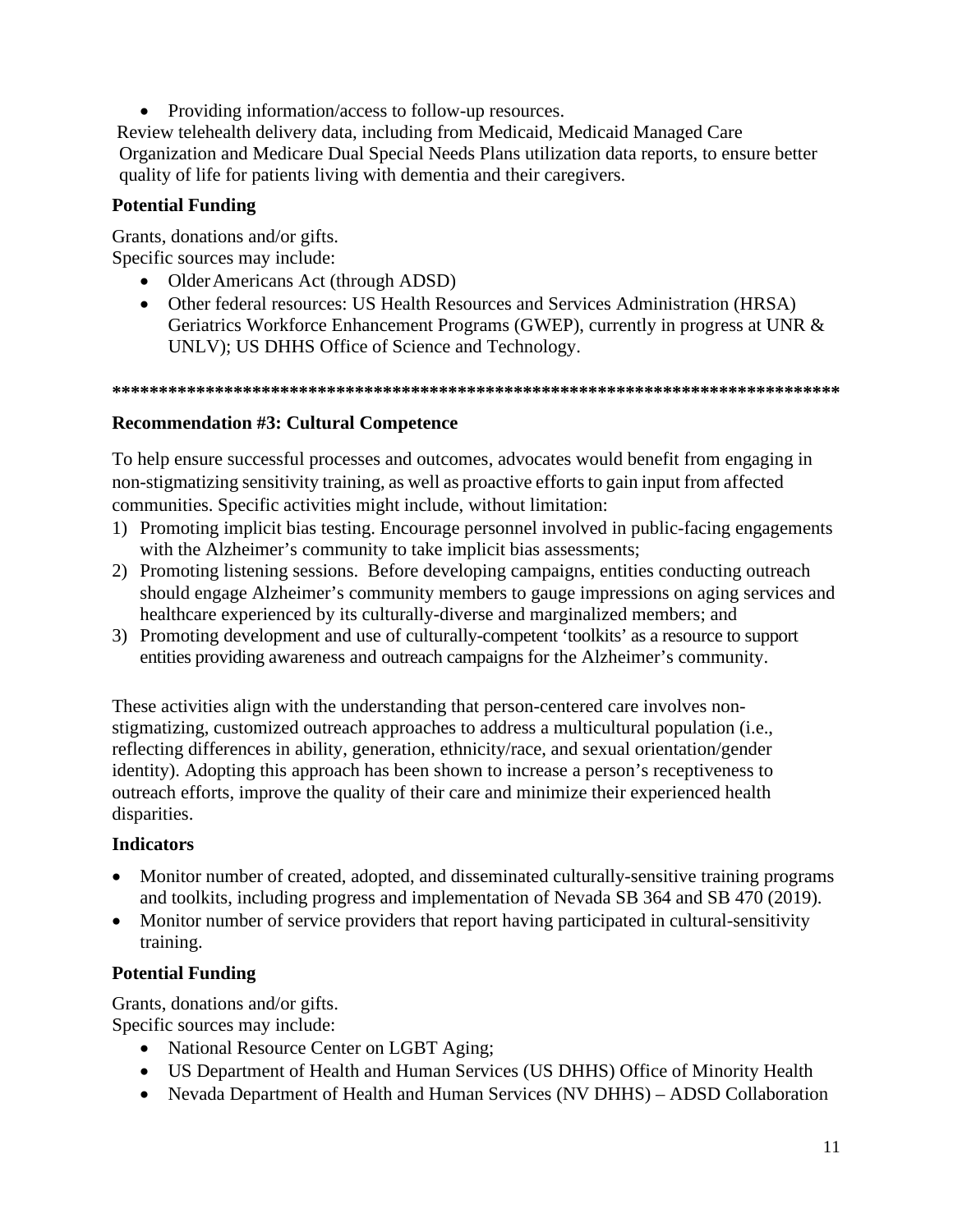with different cultural and ethnic focused organizations. **\*\*\*\*\*\*\*\*\*\*\*\*\*\*\*\*\*\*\*\*\*\*\*\*\*\*\*\*\*\*\*\*\*\*\*\*\*\*\*\*\*\*\*\*\*\*\*\*\*\*\*\*\*\*\*\*\*\*\*\*\*\*\*\*\*\*\*\*\*\*\*\*\*\*\*\*\*\***

## **Recommendation #4: Outreach to Physicians**

Continue to support collaborations between medical professionals and medical associations to adopt and promote use of best-practice diagnostic guidelines for Alzheimer's disease and other forms of dementia, to increase access to quality care and to encourage participation in available clinical trials. Support consistent, meaningful, and effective communication between these medical professionals and community-based service organizations, including bidirectional referrals to clinical and community-based resources.

Specifically, support statewide partnerships and collaborations to increase access to early diagnosis of Alzheimer's and other dementias, and to expand dementia care education across primary care practices and health systems in Nevada. These initiatives will include, but are not limited to, the HRSA GWEPs through the UNR and UNLV schools of medicine, the UNR Med Sanford Center for Aging, Project ECHO Nevada, the Cleveland Clinic Lou Ruvo Center for Brain Health, the UNR Dementia Engagement, Education and Research (DEER) Program's Dementia Friendly Nevada initiative, as well as the partnership between the Alzheimer's Association and the Nevada Division of Public and Behavioral Health (DPBH).

## **Indicators**

Data gathered through the CDC Behavioral Risk Factor Surveillance System (BRFSS) survey modules on subjective cognitive decline and caregiver burden. Alzheimer's Association physician referral data reports, and other data on early detection/diagnosis, as available. To the extent practicable, NV DHHS will track and report Nevada-specific data related to the goal established in Healthy People (HP) 2030: Improve health and quality of life for people with dementia, including Alzheimer's disease. In addition, the Department shall report data for the following HP 2030 Dementia Including Alzheimer's (DIA) objective:

*DIA-3: Increase the proportion of adults aged 45 years and older with Subjective Cognitive Decline (SCD) who have discussed their confusion or memory loss with a health care professional.*

Data specific to Nevadans in the age group associated with DIA-3 is collected at least biannually by NV DHHS using BRFSS cognitive decline module. The module is a six-question survey used to determine how cognitive decline affects individuals age 45 and older in performing activities of daily leaving including caring for themselves.

## **Potential Funding**

Grants, donations and/or gifts.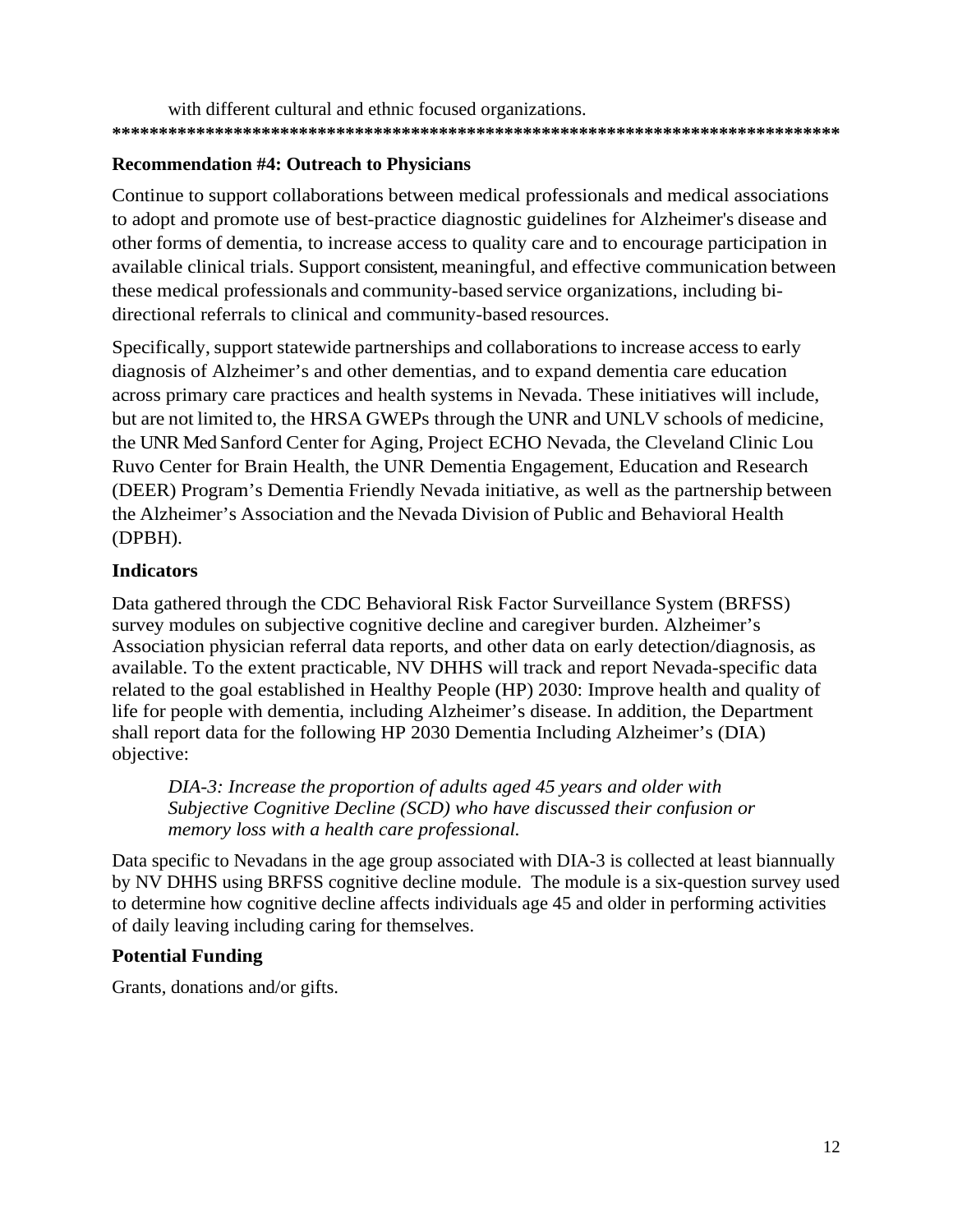#### 

## **Recommendation #5: State Match Program for APRNs**

Support the establishment of a state match program between the NV DHHS, collaborating with the State Board of Nursing, and federal partners. This match program is intended to address the state's health provider shortage in rural and frontier communities. Match money, which could be offered as loans or scholarships, would be made available to APRNs, who commit to the specified loan or scholarship terms and required service provisions as they relate to providing health care services to underserved rural and frontier areas in Nevada.

## **Indicators**

Primary Care Workforce Development Office, NV DHHS, working with the State Board of Nursing, would monitor the number of APRNs serving under-served rural and frontier areas in Nevada.

## **Potential Funding**

Grants, donations and/or gifts. Specific sources may include:

- HRSA grants;
- State appropriations.

#### 

## **Recommendation #6: Long-term Care**

Continue to review current funding and new funding streams to support the development of quality long-term care options for people living with Alzheimer's disease and other forms of dementia in Nevada. Provide funding or incentives to encourage long-term care providers to increase capacity for placement of individuals with Alzheimer's disease and other forms of dementia. Also emphasize person-centered planning that helps promote well-being and preserves dignity, as well as helping residents, their families, and caregivers, feel and experience respect, dignity, support, value, and inclusion in everyday community life. Encourage the identification, adoption and implementation of established, evidence-informed, person- and relationship-centered dementia care training recommendations and training programs, including but not limited to: the Nevada Department of Veterans (NDVS) Services Bravo Zulu program, Alzheimer's Association Dementia Care Practice Recommendations, Dementia Action Alliance/Eden Alternative's Raising the Bar practice guide, and others as appropriate.

## **Indicators**

Monitor the number of long-term care options for persons with Alzheimer's disease and other forms of dementia across the state, as well as success of long-term care dementia training programs as noted in the recommendation.

## **Potential Funding**

Grants, donations and/or gifts.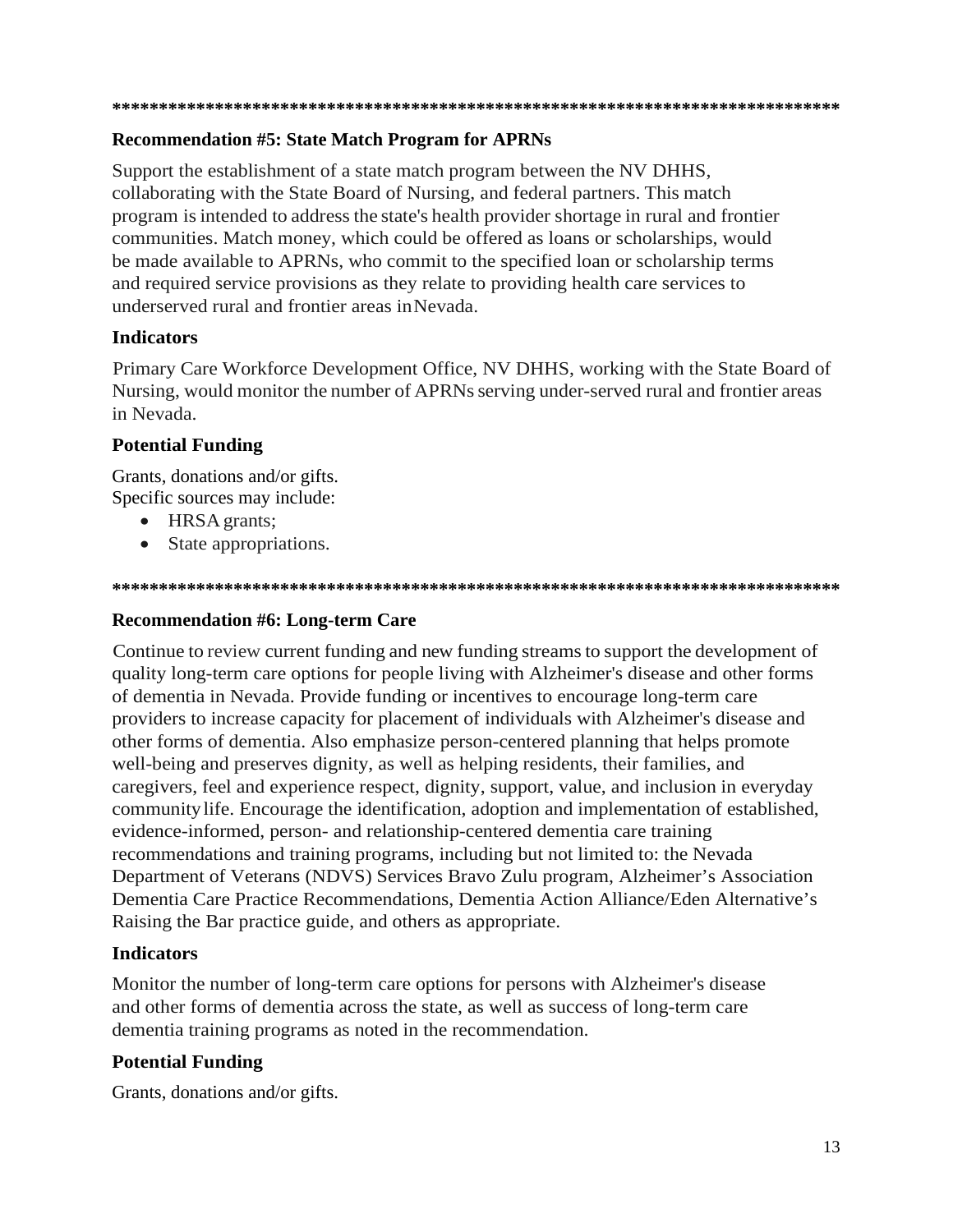Specific sources may include:

- Medicaid expansion through Home- and Community-Based Services Waiver;
- Expansion through the DHHS Behavioral Rate for skilled nursing facilities;
- Increased supplemental SSI rate;
- Tax incentives.

#### **\*\*\*\*\*\*\*\*\*\*\*\*\*\*\*\*\*\*\*\*\*\*\*\*\*\*\*\*\*\*\*\*\*\*\*\*\*\*\*\*\*\*\*\*\*\*\*\*\*\*\*\*\*\*\*\*\*\*\*\*\*\*\*\*\*\*\*\*\*\*\*\*\*\*\*\*\*\***

## **Recommendation #7: Caregiver Support**

Provide caregivers with information about and access to evidence-based/informed education, support services, and resources to:

- 1) Promote knowledge and understanding of Alzheimer's disease and other forms for dementia;
- 2) Increase understanding of effective approaches to care and support;
- 3) Provide and expand respite services for family and informal caregivers of persons with dementia; and
- 4) Enhance caregiver well-being.

These services include, but are not limited to, family care consultations, solution-focused caregiver support groups, educational programs and services, respite programming and evidencebased programs as included in the Nevada Dementia Supports Toolbox. Support efforts to promote and fund comprehensive caregiver education and services that are provided by many organizations, including, but not limited to: AARP, Alzheimer's Association, Catholic Charities, the Cleveland Clinic Lou Ruvo Center for Brain Health, UNR DEER Program, NDVS, Nevada Senior Services, UNR Nevada Caregiver Support Center and UNR Med Sanford Center for Aging.

- Broaden the eligibility requirements for programs and grant funding so that more families may benefit from them regardless of financial status or age.
- Support the Dementia Friendly Nevada initiative and the work of the state's Dementia Friendly Community Action Groups throughout Nevada.
- Improve access to support services and programs by sustaining a statewide information and referral system (recommendation #1) for families, caregivers, and individuals with Alzheimer's disease and other forms of dementia.

## **Indicators**

ADSD and DPBH will track and compile data collected from their respective funded programs. ADSD will annually monitor program availability, waitlists, number of consumers/clients served, and hours of caregiver support services provided through ADSD-funded programs. Key partners and other dementia-related organizations that are working in alignment to support these efforts will also be asked to report on service delivery and outcomes from caregiver support programs.

## **Potential Funding**

Grants, donations and/or gifts. Specific sources may include:

• Fund for a Healthy Nevada;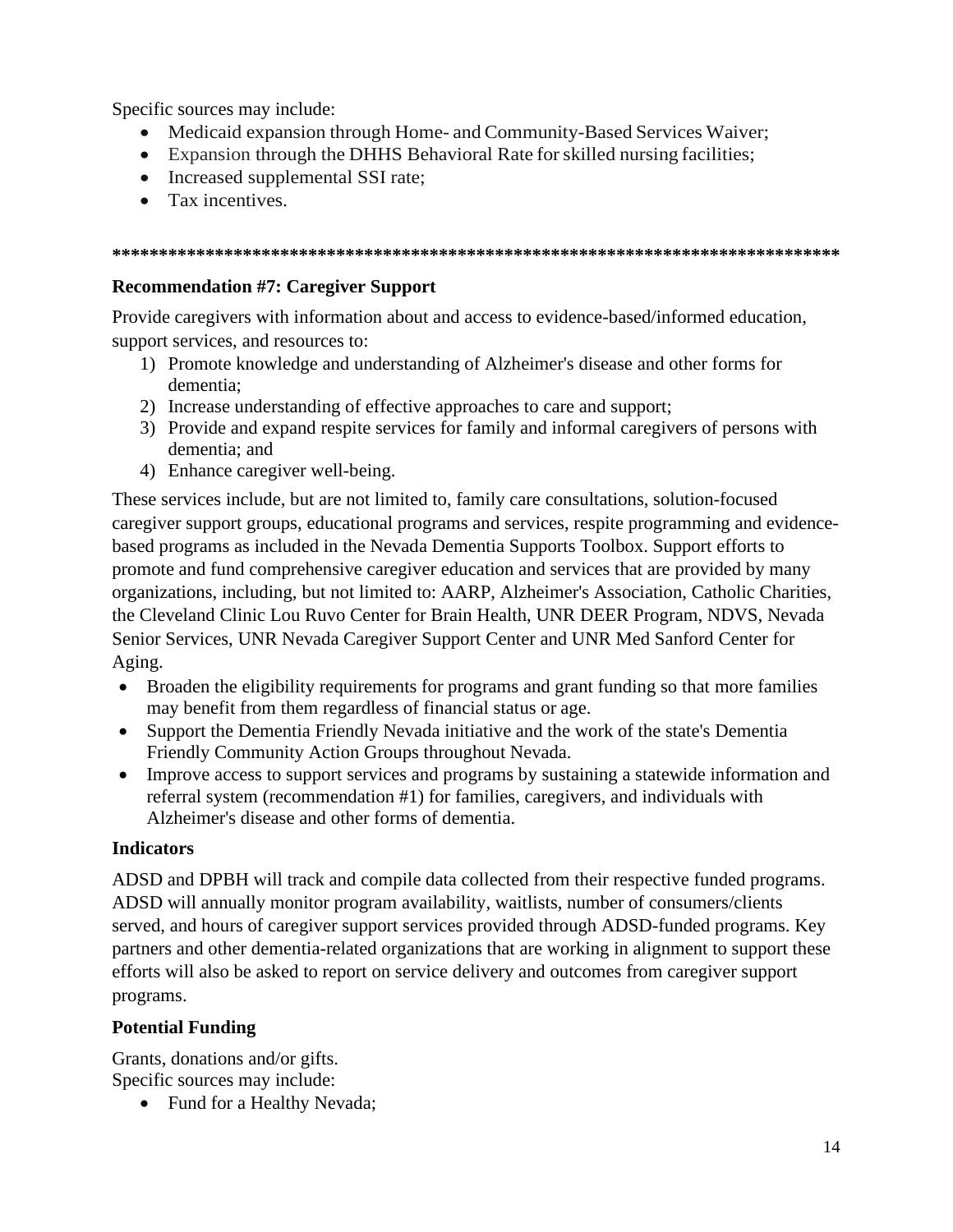- Retired and Senior Volunteer Programs (RSVP);
- Older Americans Act Funding (through ADSD);
- The Alzheimer's Association.

## **Recommendation #8: Dementia Training**

TFAD encourages the State of Nevada to identify, adopt, and/or develop, a consistent, high-quality, comprehensive dementia training program that aligns with NRS 449.094 requirements and current national practice recommendations. This program should be made available to all residential and community-based aging services through leveraging key partners to encourage and implement the program, including program delivery and evaluation.

## **Indicators**

A high-quality, comprehensive dementia training program is identified or developed and made available to all residential and community-based aging services statewide. The identified or developed program is encouraged by key partners. The program is adopted and implemented by an increasing number of residential and community-based aging services over the plan's two-year period.

## **Potential Funding**

Grants, donations and/or gifts.

Specific sources may include:

State appropriation and/or state grants for the proposed dementia training initiative.  $\bullet$ 

#### 

## **Recommendation #9: Volunteers**

Promote collaboration between various organizations including non-profits, service organizations, healthcare institutions, faith-based organizations and universities, which have existing programs, education, and practices that address Alzheimer's disease and other forms of dementia, to recruit and train volunteers in delivering support programs and services, while providing the necessary infrastructure and support to volunteers to ensure their effectiveness. This commitment to education and outreach needs to include rich and abundant train-the-trainer models that permit and encourage volunteers to share knowledge, information, tools and resources in communities while finding, recruiting, and training local residents to continue to learn more about Alzheimer's disease and other forms of dementia. Increased outreach and personal connections among volunteers and community members will help de-stigmatize and reduce fear and misunderstanding associated with dementia through open-conversations and reliable information.

In supporting age- and dementia-friendly communities, volunteers will learn how to promote each person's well-being, as well as preserve their personal dignity and respect in everyday community life. It is essential to dispel the myth that volunteers lack the knowledge and capabilities to fulfill this critical role.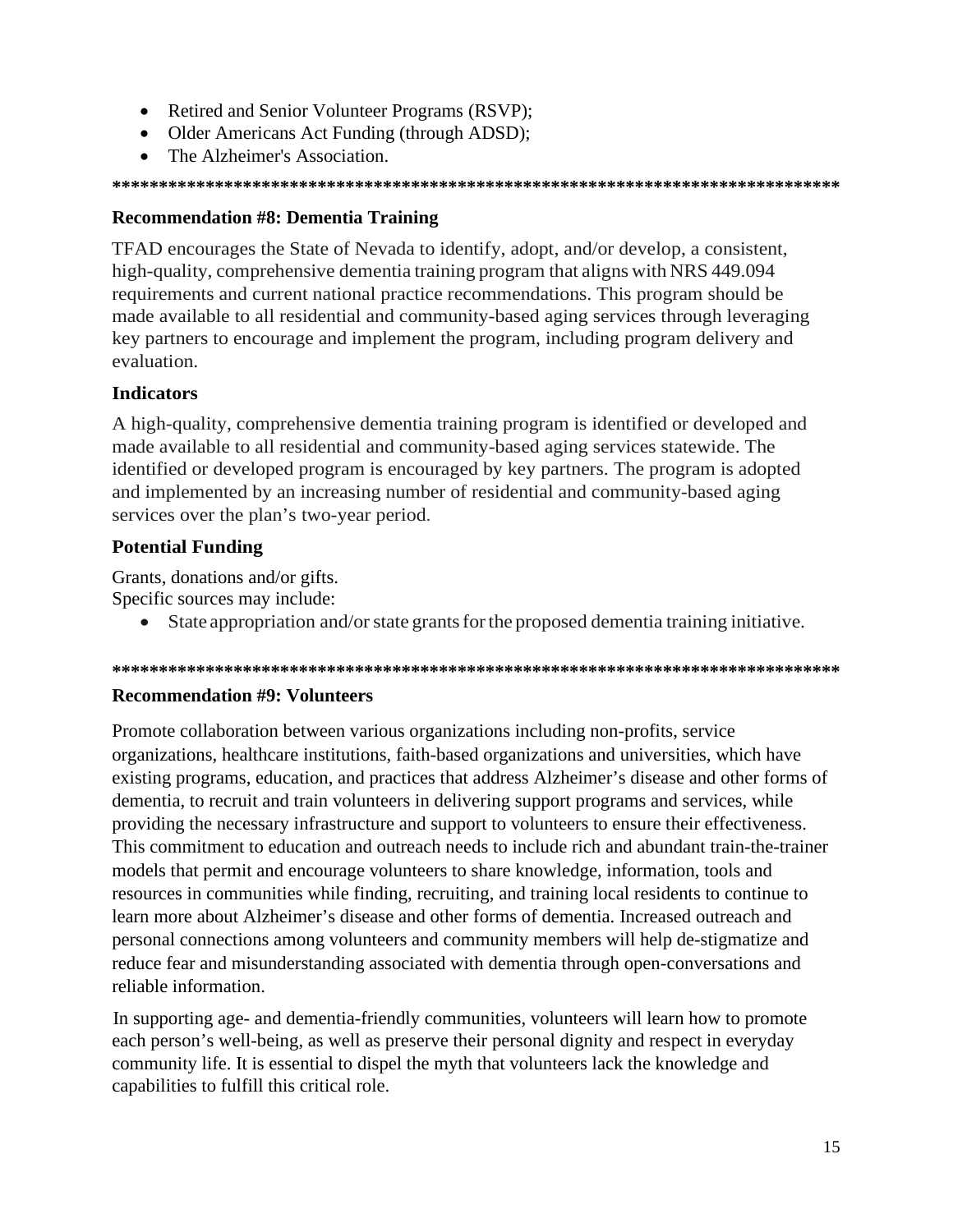## **Indicators**

Monitor and correspond with non-profits, service organizations, healthcare institutions, and universities that recruit volunteers to learn the number of volunteers recruited, the types of training they offer and how many volunteers they train, as well as to track key services being provided. Determine which additional trainings and services might be needed to expand volunteer education and opportunities.

## **Potential Funding**

Grants, donations, and/or gifts.

#### **\*\*\*\*\*\*\*\*\*\*\*\*\*\*\*\*\*\*\*\*\*\*\*\*\*\*\*\*\*\*\*\*\*\*\*\*\*\*\*\*\*\*\*\*\*\*\*\*\*\*\*\*\*\*\*\*\*\*\*\*\*\*\*\*\*\*\*\*\*\*\*\*\*\*\*\*\*\***

## **Recommendation #10: Awareness of Dementia and the Legal Profession**

Awareness of Alzheimer's disease and other forms of dementia is crucial to effective representation of legal services clients. Their need to be protected from exploitation includes, but is not limited to, such areas as: estate planning, guardianship, decisionmaking and advanced care planning. Students entering law-related professions, including, but not limited to, attorneys, paralegals, and related careers should be offered, through their course of study, opportunities to learn, discuss, and consider the specifics of Alzheimer's disease and other forms of dementia. This includes, but is not limited to, professional responsibilityfor effective representation of clients with capacity issues and estate planning for clients, who are at risk of exploitation, undue influence, or capacity concerns.

After completion of course study, licensed professionals are urged to pursue continuing legal education (CLE) in the area of Alzheimer's disease and other forms of dementia. The State Bar of Nevada (the licensing entity for Nevada attorneys), the Board of Continuing Legal Education, as well as trade associations, such as the Washoe County Bar and Clark County Bar Associations, are encouraged to promote awareness and education related to Alzheimer's disease and other forms of dementia. These CLE programs would provide legal professionals with ongoing education about recent developments, research, and treatments about Alzheimer's disease and other forms of dementia, including, but not limited to, application to issues of independence, decision making, and advanced care planning. Further, TFAD supports the offering of CLE credits for dementia-related, medically-based courses for legal professionals that could satisfy ethics credits for these licensed professionals.

## **Indicators**

Increased number of quality educational opportunities, both pre- and post- professional education or training, which are offered in schools of post-secondary education and increased number of students who complete this coursework. Syllabus or other information related to topics covered at UNLV's William S. Boyd School of Law related to encouraged topics of concern. CLE offerings in the topic area, as well as data on professionals, who have taken such training to complete requirements or to advance ongoing education. Determine number of courses offered to interested stakeholders by qualified members of the legal community.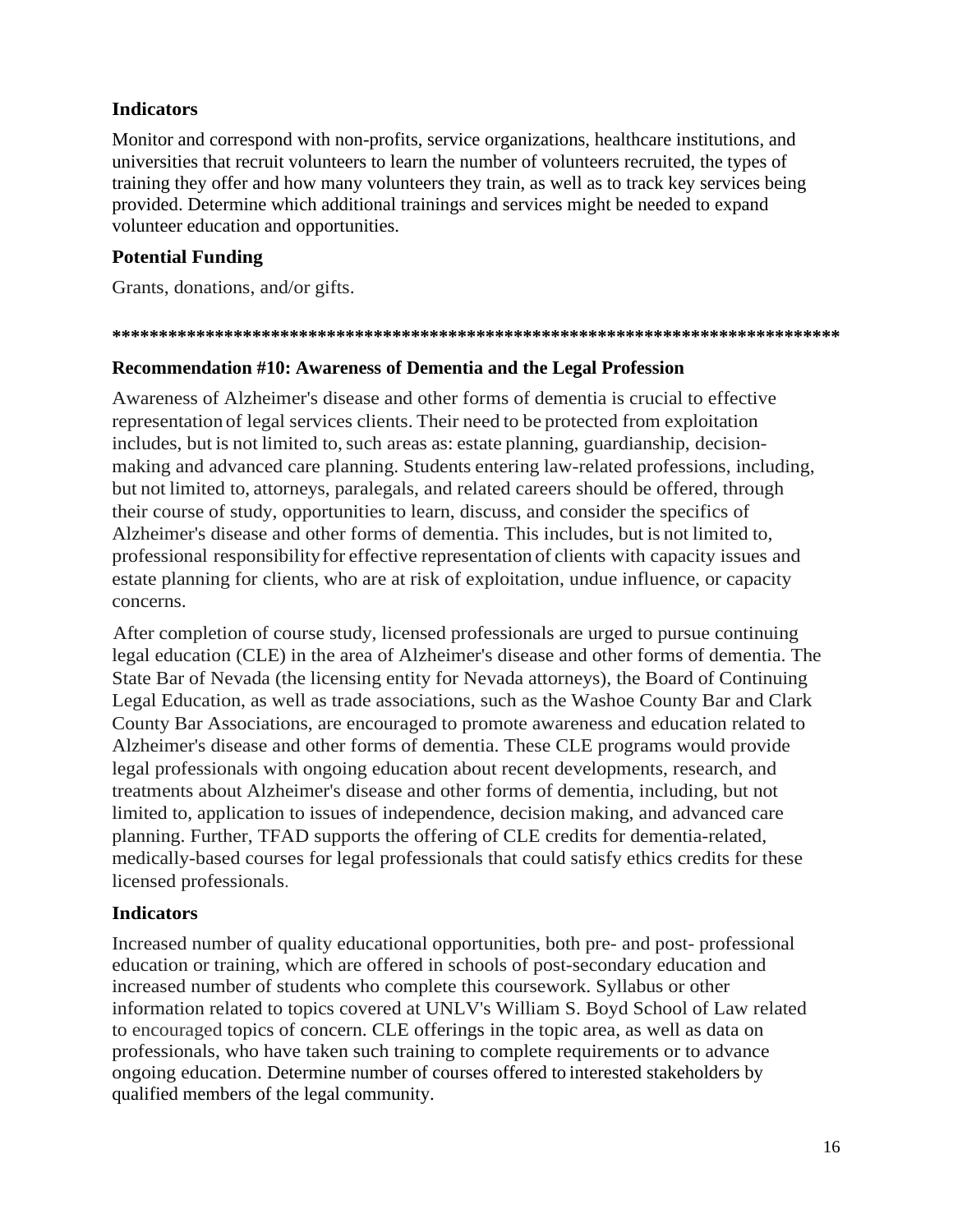## **Potential Funding**

Grants, donations and/or gifts. Specific sources may include:

• State appropriations to higher education.

#### 

## **Recommendation #11: Hospital Transitional Care Practices**

Ensure high quality hospital-to-community (i.e., home and long-term care) care transitions programs are available to persons living with dementia and their caregivers, with key elements including: care/discharge planning, care management, information on community resources, wrap-around services and periodic follow-up check-ins and assessments. One such program specific to Alzheimer's and dementia currently available in Southern Nevada is Nevada Senior Services' Hospital-to-Home program. Another relevant resource is the Community Paramedics program (active in Humboldt County). To explore new innovations, as well as expand and support existing efforts, the NV DHHS should investigate federal funding opportunities through the Centers for Medicare and Medicaid Services (CMS) and the CMS Innovation Center, as well as others. Opportunities to support more widespread use of a care transitions programs should be explored by seeking and establishing key partnerships and identifying available resources.

## **Indicators**

- Monitor the number of care transitions programs available across Nevada's counties, including those connected to rural hospitals, such as the Community Paramedics program.
- Monitor the ongoing process and impact data of the Hospital-to-Home program, with updates from Nevada Senior Services.

## **Potential Funding**

Grants, donations and/or gifts. Specific sources may include:

- Collaboration within DHHS, including between ADSD, Division of Health Care Financing and Policy (DHCFP), DPBH, and other appropriate State agencies;
- Federal innovations and funding opportunities.

#### 

## **Recommendation #12: Veterans and Their Families**

Support the continuation and creation of initiatives to offer culturally-appropriate services to older veterans by all aging services organizations across the state. TFAD encourages programs relating to veterans living with dementia and their families, including the ongoing implementation of the Bravo Zulu: Achieving Excellence in Relationship-Centered Dementia Care program for professional and family caregivers. Further, promote the continued viability and quality of care being offered by Nevada's two veterans' homes, both in Northern Nevada and Southern Nevada.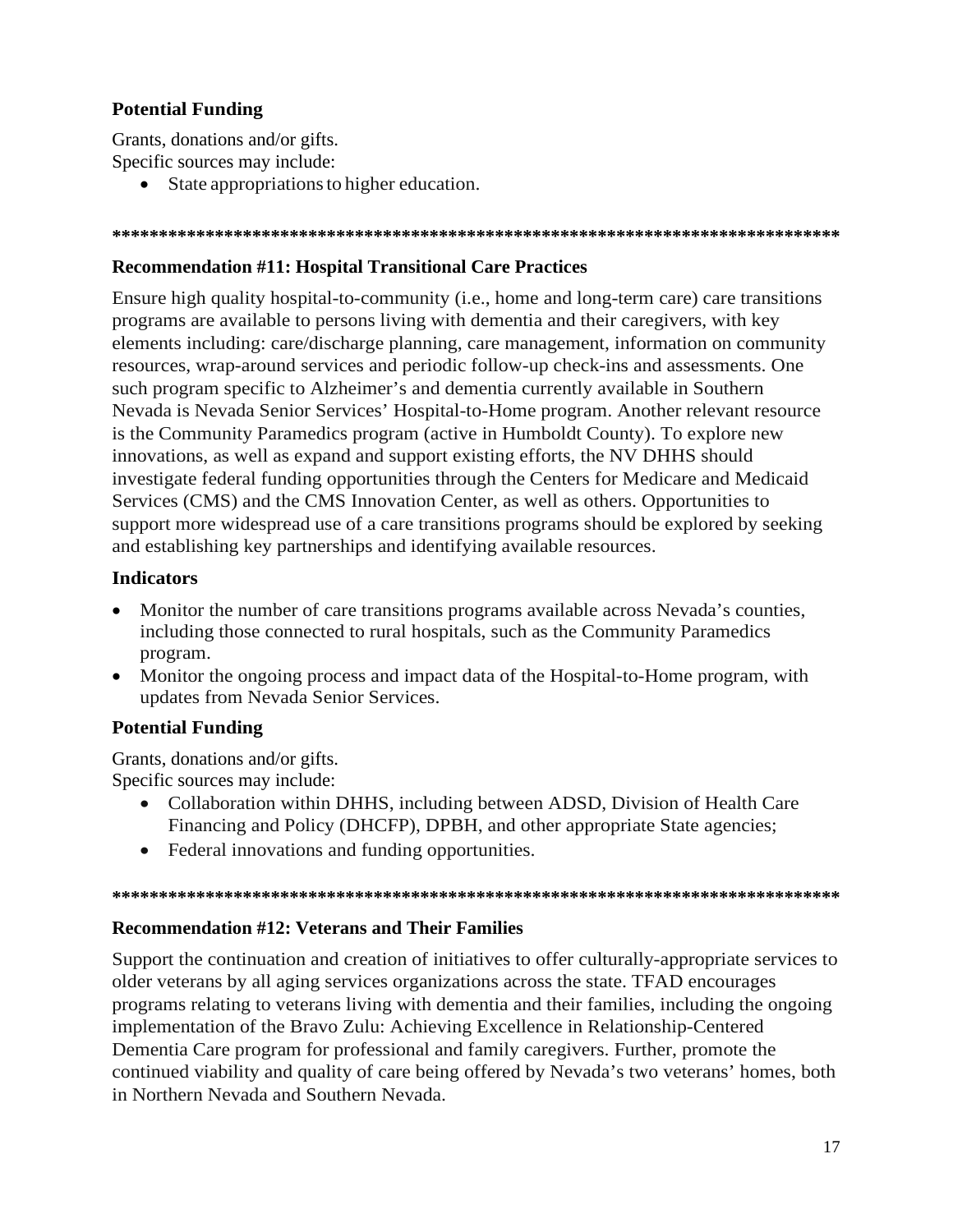## **Indicators**

Monitor the implementation of veteran-focused dementia programs, Bravo Zulu and the services being offered by Nevada's Veterans' Homes. Ensure the Nevada Legislative Interim Committee for Seniors, Veterans and Adults with Special Needs receives updates, as appropriate.

## **Potential Funding**

Grants, donations and/or gifts. Specific sources may include:

- NDVS:
- Federal sources.

#### **\*\*\*\*\*\*\*\*\*\*\*\*\*\*\*\*\*\*\*\*\*\*\*\*\*\*\*\*\*\*\*\*\*\*\*\*\*\*\*\*\*\*\*\*\*\*\*\*\*\*\*\*\*\*\*\*\*\*\*\*\*\*\*\*\*\*\*\*\*\*\*\*\*\*\*\*\*\***

## **Recommendation #13: Driving and Dementia**

Support the standardization of the system of driver evaluation. Improve the infrastructure, services, and support for persons living with dementia whose driving ability may be compromised. This includes developing and implementing:

1) A uniform set of evidence-based screening tools for healthcare providers, first responders and caregivers;

2) A standardized evidence-based evaluation tool for use by the Department of Motor Vehicles(DMV); and

3) Dissemination of information regarding driving and safety for persons with dementia as well as development and delivery of relevant training to help support healthcare and DMV professionals.

Information disseminated should convey how to address the multi-faceted needs and concerns of persons with dementia and those who care for them. Specific information should include signs that an individual's driving ability might be compromised and how to access relevant resources to address this concern. Such information should be available on websites, as well as be distributed in printed materials to healthcare and social service providers, first responders, families, caregivers and the public. Engage healthcare providers and first responders to evaluate the utility of the recommended screening tools.

Promote age- and dementia-friendly communities, which provide alternative transportation resources, through volunteerism and public-private partnerships, to maximize an individual's independence and assure public safety.

## **Indicators**

Communicate and coordinate with the DMV to ensure their awareness of needs and resources. Monitor input from healthcare providers and first responders about the utility of recommended screening tools. DMV will monitor the number of accidents and fatalities and collect data on: the age of drivers; the number of referrals by health care providers, first responders, and caregivers to the DMV; and the number of evaluations conducted by the DMV following referral. NV DHHS will facilitate the distribution of informational materials related to driving and dementia, and will explore how the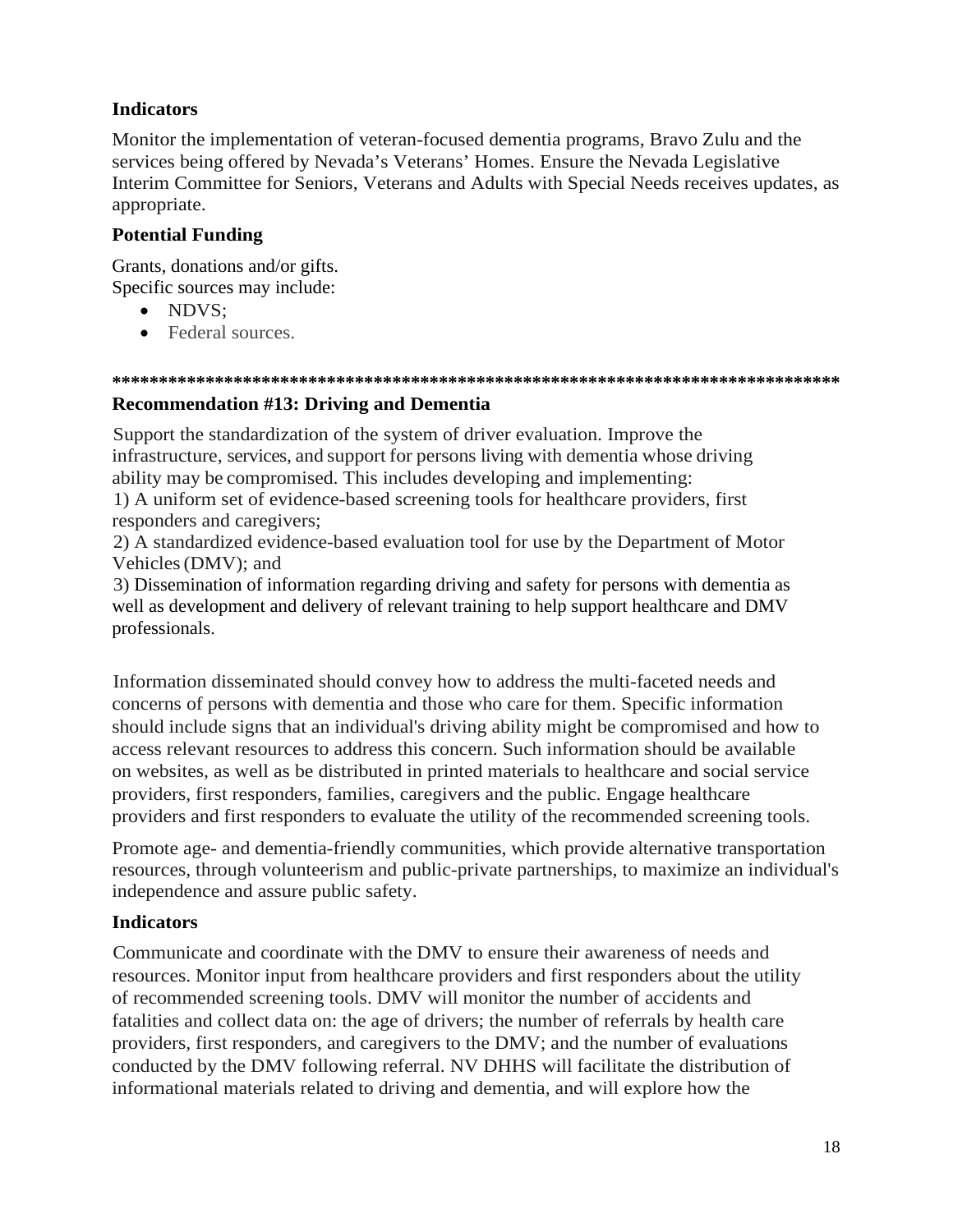distribution of information can be expanded and/or improved over time. NV DHHS will monitor the number and usage of alternative transportation resources and provide this data to TFAD.

## **Potential Funding**

Grants, donations and/or gifts. Specific sources may include:

- Federal funding;
- DMV;
- NDOT;
- Regional Transportation Commission (RTC);
- ADSD.

#### **\*\*\*\*\*\*\*\*\*\*\*\*\*\*\*\*\*\*\*\*\*\*\*\*\*\*\*\*\*\*\*\*\*\*\*\*\*\*\*\*\*\*\*\*\*\*\*\*\*\*\*\*\*\*\*\*\*\*\*\*\*\*\*\*\*\*\*\*\*\*\*\*\*\*\*\*\*\***

## **Recommendation #14 Community Awareness**

Promote dementia friendly community awareness programs which are designed to increase knowledge, understanding and access to dementia-related information and supportive resources. Awareness programs serve to reduce stigma around a diagnosis of dementia, engage care partners and offer support to individuals living with dementia over the course of their illness. These programs should also provide information to enable those affected by dementia to become partners in the search for effective therapies through participation in research, evidence-based interventions and clinical trials.

Dementia friendly community awareness programs may include, but are not limited to:

- 1) Initiatives to promote brain health for all individuals and reduce risks associated with modifiable lifestyle factors;
- 2) Overview of dementia, including types, early symptoms, diagnosis, treatment, and course of illness;
- 3) Community resources, educational programs and social services including evidence- based programs to support for individuals living with dementia and care partners;
- 4) Highlight opportunities for individuals living with dementia to advocate for their own wellbeing and participate in meaningful engagement in community life;
- 5) Educational resources to increase awareness about research opportunities and benefits of clinical trials with special consideration for those in underserved, minority communities.

The target audience for community awareness programs includes individuals living with dementia, family care partners, professional care partners, businesses, faith-based communities, first responders, government agencies, social service organizations, community groups and any other interested individuals. Programs promoting community awareness are offered statewide by various organizations and groups including, but not limited to, Dementia Friendly Nevada Community Action Groups, Alzheimer's Association, Cleveland Clinic Lou Ruvo Center for Brain Health and the UNR DEER Program. Various outreach strategies can be used to promote these programs such as broadcast/print interviews, articles in newspapers/magazines/websites and postings on social media sites. The Dementia Friendly Nevada website promotes community awareness programs scheduled in various communities statewide and offered online.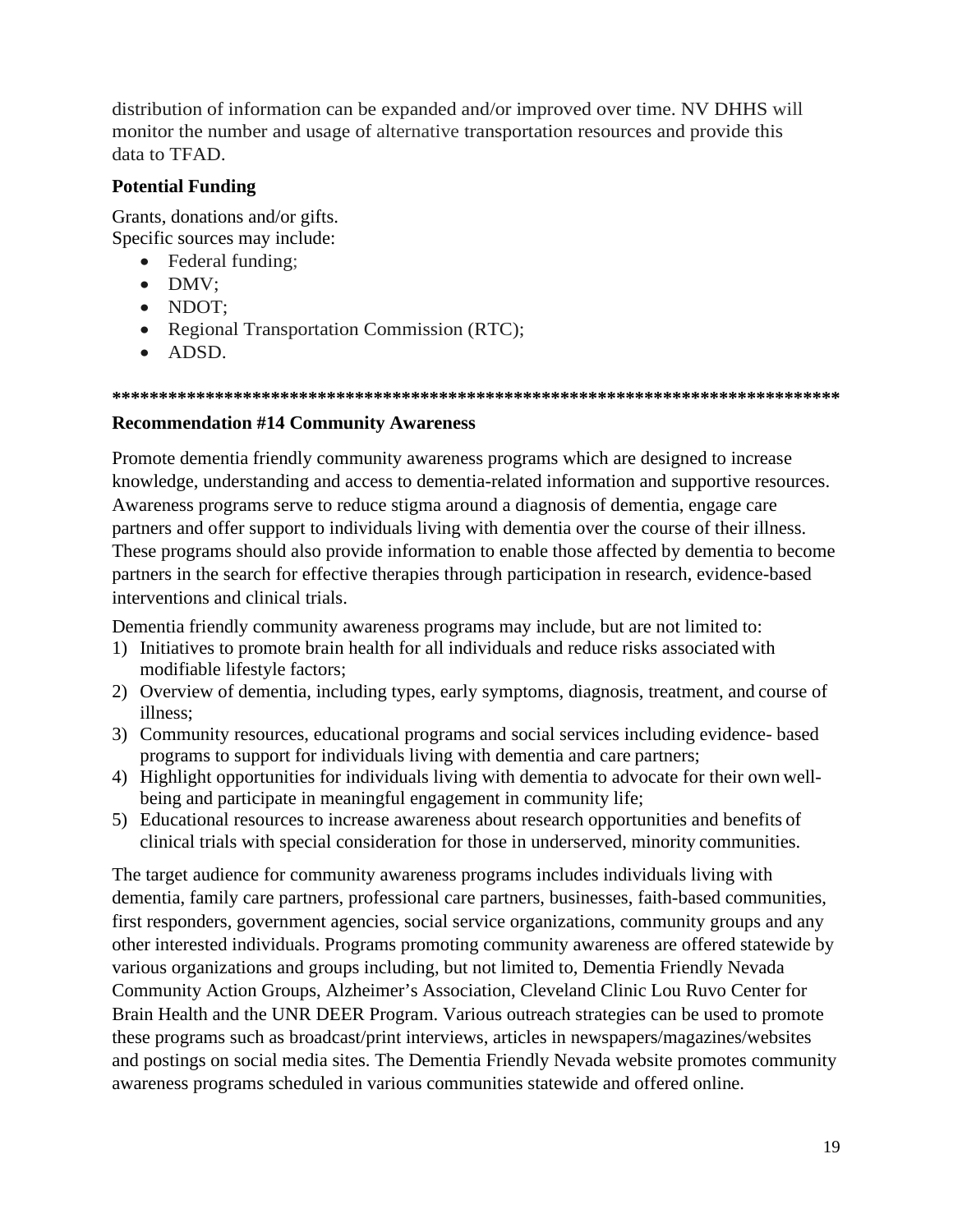## **Indicators**

Monitor the number and types of dementia-related community awareness presentations including, but not limited to, those listed on the Dementia Friendly Nevada website and offered through Dementia Friendly Community Action Groups, UNR Sanford Center for Aging, DEER Program, Alzheimer's Association and Cleveland Clinic Lou Ruvo Center for Brain Health.

## **Potential Funding**

Grants, donations and/or gifts.

#### 

## **Recommendation #15: Organizational Outreach**

Encourage the business, government, social service, and non-profit sectors to:

- 1) Incorporate dementia-related information/resources into existing employee assistance programs to offer specialized assistance to individuals living with dementia and care partners;
- 2) Offer dementia awareness programs to their employees, including, but not limited to, Dementia Friends, Dementia Friendly Community Awareness Training (CAT) and **Alzheimer's Association Education Programs;**
- 3) Promote education regarding brain health initiatives; and
- 4) Develop partnerships with statewide Dementia Friendly Community Action Groups.

## **Indicators**

Monitor dementia friendly activities and collaborations with businesses, government agencies social service organizations and not-for-profit entities.

## **Potential Funding**

Grants, donations and/or gifts. Specific sources may include:

• Employers and employer organizations.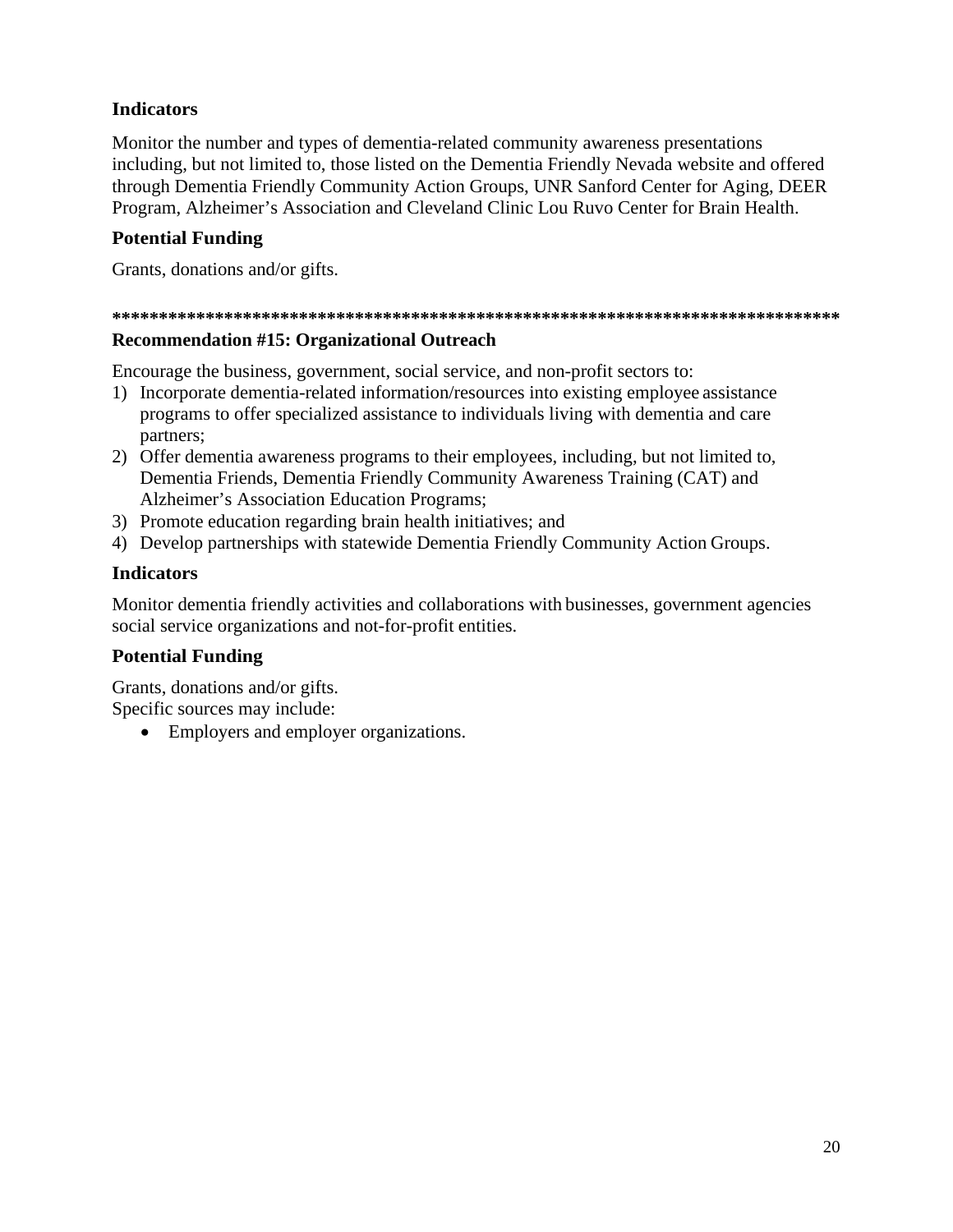**Appendix A Recommendations from Previous State Plans with Continued Monitoring** 

| Year      | No.            | Area of                            | Recommendation                                                                                                                                                                                                                                                                                                                                                                                                                                                                                                                                                                                                                                                                                                                                                                                                                                                                                                                       | Monitoring                                                                                                                                                                                                                                                                                                                                                                                |
|-----------|----------------|------------------------------------|--------------------------------------------------------------------------------------------------------------------------------------------------------------------------------------------------------------------------------------------------------------------------------------------------------------------------------------------------------------------------------------------------------------------------------------------------------------------------------------------------------------------------------------------------------------------------------------------------------------------------------------------------------------------------------------------------------------------------------------------------------------------------------------------------------------------------------------------------------------------------------------------------------------------------------------|-------------------------------------------------------------------------------------------------------------------------------------------------------------------------------------------------------------------------------------------------------------------------------------------------------------------------------------------------------------------------------------------|
| Initiated |                | Focus                              |                                                                                                                                                                                                                                                                                                                                                                                                                                                                                                                                                                                                                                                                                                                                                                                                                                                                                                                                      |                                                                                                                                                                                                                                                                                                                                                                                           |
|           |                |                                    |                                                                                                                                                                                                                                                                                                                                                                                                                                                                                                                                                                                                                                                                                                                                                                                                                                                                                                                                      |                                                                                                                                                                                                                                                                                                                                                                                           |
| 2013      | $\overline{2}$ | Access to <b>APRNs</b><br>Services | Support and continue to monitor the progress of AB 170, passed in the 2013 Legislative<br>Session, which authorizes Advance Practice Registered Nurses (APRNs) to have<br>independent practices to provide better access to care, especially for rural elders. In addition,<br>TFAD supports the connection between APRNs and health care teams to provide ancillary<br>services.                                                                                                                                                                                                                                                                                                                                                                                                                                                                                                                                                    | ADSD will contact the State Board of Nursing annually to<br>monitor: the number of applicants who file to practice<br>independently (and how many licenses are issued in urban,<br>rural, frontier, and out-of-state); the venues where they intend<br>to practice; and the populations they serve. ADSD will monitor<br>regulations related to APRNs adopted by the Board of<br>Nursing. |
| 2013      | 4              | Services                           | Access to Younger-Onset Alzheimer's Disease<br>Support legislation, including provisions in SB 86 of the 2013 Legislative Session, that<br>removes age barriers that typically keep people with younger- onset Alzheimer's disease and<br>other forms of dementia from receiving services that are only available to seniors, such as, but<br>not limited to, Extend Elder Protective Services access to individuals under the age of 60 with<br>dementia; disability services; legal services; meals; respite; and "continuum of life" programs,<br>including assisted living services. Continue to monitor NRS provisions related to these<br>populations and other provisions included in the Older Americans Act, which affect eligibility<br>requirements for services to allow family caregivers of a person living with Alzheimer's<br>disease and other forms of dementia to be served, regardless of the age of the person. | ADSD will annually monitor federal and state legislation to<br>determine if there are changes that could affect eligibility for<br>this population.                                                                                                                                                                                                                                       |
| 2013      | 6              | Access to<br>Services              | <b>Affordability</b><br>Address affordability of services for persons with Alzheimer's disease and related disorders by Survey providers of aforementioned services, such as Nevada<br>implementing sliding fee scales and other cost-sharing mechanisms.                                                                                                                                                                                                                                                                                                                                                                                                                                                                                                                                                                                                                                                                            | Health Centers, Access to Health Care, Health Access Washoe<br>County, Volunteers in Medicine of Southern Nevada, and<br>monitor expansion of Medicaid Services should the State<br>choose to do so.                                                                                                                                                                                      |
| 2013      | 7              | Care                               | Quality of Nevada Research Consortium<br>Support the Cleveland Clinic Lou Ruvo Center for Brain Health in its establishment of a<br>Nevada Consortium to promote current and future research in Nevada. Expand the ADRC<br>website to specifically include information on Alzheimer's research that contains information<br>about current research and a registry that allows individuals to register to participate in clinical the number of "hits" the Trial Match site receives in Nevada.<br>research.                                                                                                                                                                                                                                                                                                                                                                                                                          | ADSD will annually monitor: the establishment of key<br>consortium partners; the compilation of a list of current<br>research projects; working with the Alzheimer's Associations,                                                                                                                                                                                                        |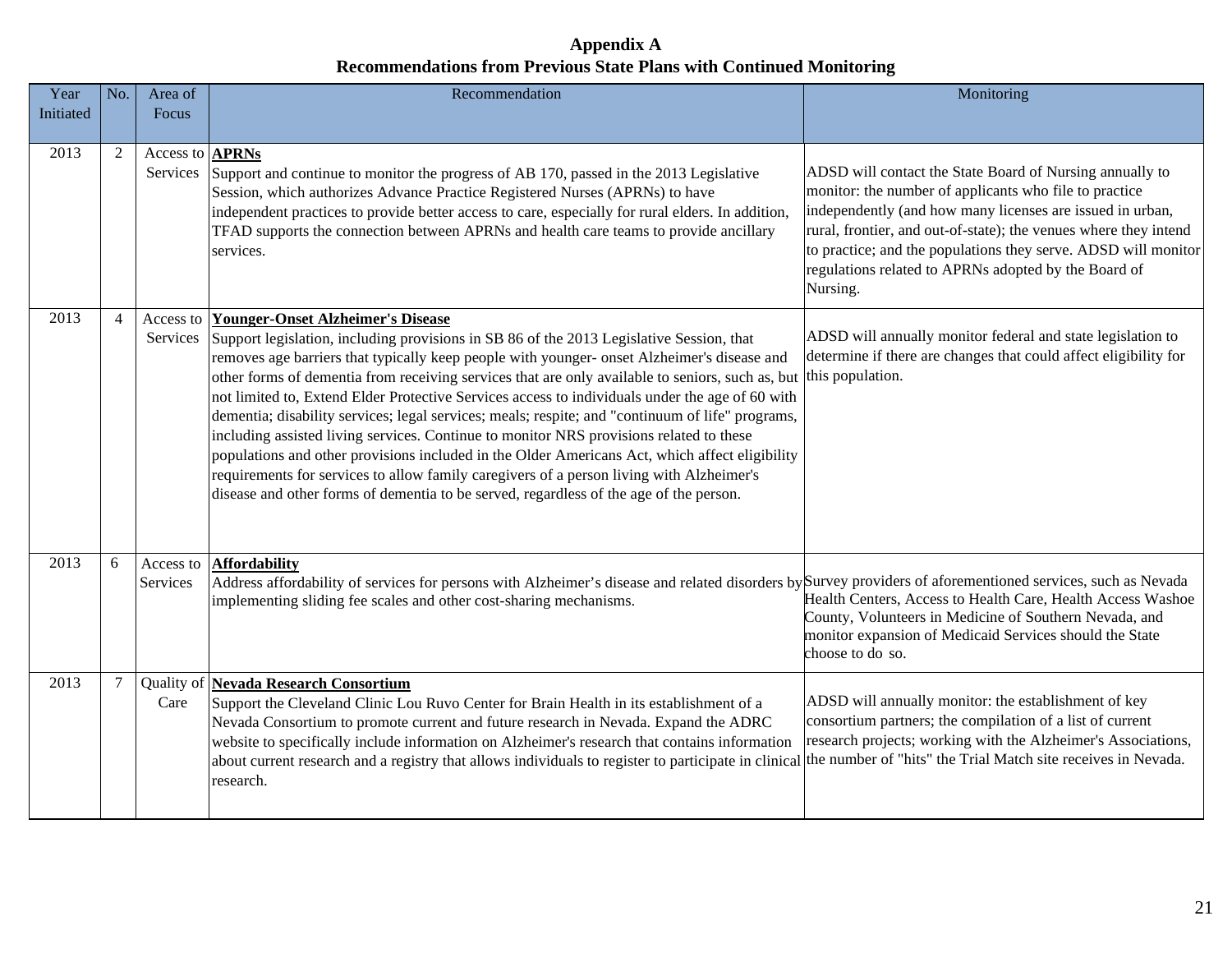## **Appendix A Recommendations from Previous State Plans with Continued Monitoring**

| Year      | No. | Area of | Recommendation                                                                                                                                                                                                                                                                                                                                                                                                                                                                                                                                                                                                                                                                                                                                                                                                                                                                                                                                                                                                                                                                                                                                                                                                                                                                                                                                                                                                                                                                                                                                                                                                                                                                                                                                                                                                                                                                                                                                                                                                                                                                                                                                                                                                                                                                           | Monitoring                                                                                                                                                                                                                                                                                                                               |
|-----------|-----|---------|------------------------------------------------------------------------------------------------------------------------------------------------------------------------------------------------------------------------------------------------------------------------------------------------------------------------------------------------------------------------------------------------------------------------------------------------------------------------------------------------------------------------------------------------------------------------------------------------------------------------------------------------------------------------------------------------------------------------------------------------------------------------------------------------------------------------------------------------------------------------------------------------------------------------------------------------------------------------------------------------------------------------------------------------------------------------------------------------------------------------------------------------------------------------------------------------------------------------------------------------------------------------------------------------------------------------------------------------------------------------------------------------------------------------------------------------------------------------------------------------------------------------------------------------------------------------------------------------------------------------------------------------------------------------------------------------------------------------------------------------------------------------------------------------------------------------------------------------------------------------------------------------------------------------------------------------------------------------------------------------------------------------------------------------------------------------------------------------------------------------------------------------------------------------------------------------------------------------------------------------------------------------------------------|------------------------------------------------------------------------------------------------------------------------------------------------------------------------------------------------------------------------------------------------------------------------------------------------------------------------------------------|
| Initiated |     | Focus   |                                                                                                                                                                                                                                                                                                                                                                                                                                                                                                                                                                                                                                                                                                                                                                                                                                                                                                                                                                                                                                                                                                                                                                                                                                                                                                                                                                                                                                                                                                                                                                                                                                                                                                                                                                                                                                                                                                                                                                                                                                                                                                                                                                                                                                                                                          |                                                                                                                                                                                                                                                                                                                                          |
| 2013      | 8   | Care    | <b>Quality of Caregiver Service</b><br>Provide caregivers with access to evidence-based education and support services that promote<br>knowledge and understanding of Alzheimer's disease and other forms of dementia and how-to<br>best support people living with dementia. Provide and expand respite services for family and<br>informal caregivers of persons with Alzheimer's disease and other forms of dementia. Broaden<br>the eligibility requirements for use of respite programs and grant funding so that more families<br>may benefit from them regardless of financial status or age.                                                                                                                                                                                                                                                                                                                                                                                                                                                                                                                                                                                                                                                                                                                                                                                                                                                                                                                                                                                                                                                                                                                                                                                                                                                                                                                                                                                                                                                                                                                                                                                                                                                                                     |                                                                                                                                                                                                                                                                                                                                          |
| 2013      | 10  | Care    | Quality of <b>Reducing Out-of-State Placement</b><br>Reduce the need for out-of-state placements in Nevada by:<br>a. Preventing the conditions that lead to the development of responsive behaviors and<br>increase the risk of out-of-state placement. Accomplish this by creating a clearinghouse for<br>information on evidence-based, person-centered approaches to promoting the behavioral<br>health and quality of life of individuals with Alzheimer's disease and other forms of dementia<br>and their family caregivers.<br>b. Initiating a public health information program to increase easy access to information on<br>1) "optimal' care and quality of life and 2) expected versus unexpected behavior changes in<br>persons with dementia.<br>c. Increasing the ability of family and professional caregivers in primary, acute, emergency,<br>and long-term care settings to respond appropriately and effectively to care needs and<br>behavior changes in persons with Alzheimer's disease and other forms of dementia. This<br>should be accomplished through education and guided practice by experts in evidence-based<br>methods of behavioral healthcare for persons living with dementia.<br>d. Using a higher reimbursement rate as an incentive for providers to successfully deliver<br>appropriate care.<br>e. Developing mobile individuals or teams that respond to--and evaluate-- persons in need of<br>specialized interventions. These multidisciplinary teams or individuals should evaluate the<br>persons with dementia, provide, assessment, and give training to staff and family members<br>before the person with dementia moves into a catastrophic situation.<br>f. Bridging gaps between innovative care approaches and regulatory restrictions.<br>g. Reviewing regulatory measures and pursuing regulatory reconciliation to assure<br>consistency across agencies, which are involved in regulatory oversight, to reduce barriers to<br>providers who are willing to deliver care to persons with dementia.<br>h. Investigating the feasibility of developing units in facilities in Nevada that specialize in<br>dementia care for individuals with a history of being described as "unmanageable" and<br>rejected by other facilities. | ADSD will annually monitor: the number of out-of-state<br>placements of persons with dementia; the establishment of<br>new collaborations to address this population between long-<br>term care providers and behavioral health professionals, such<br>as collaborations with behavioral health programs at<br>institutions within NSHE. |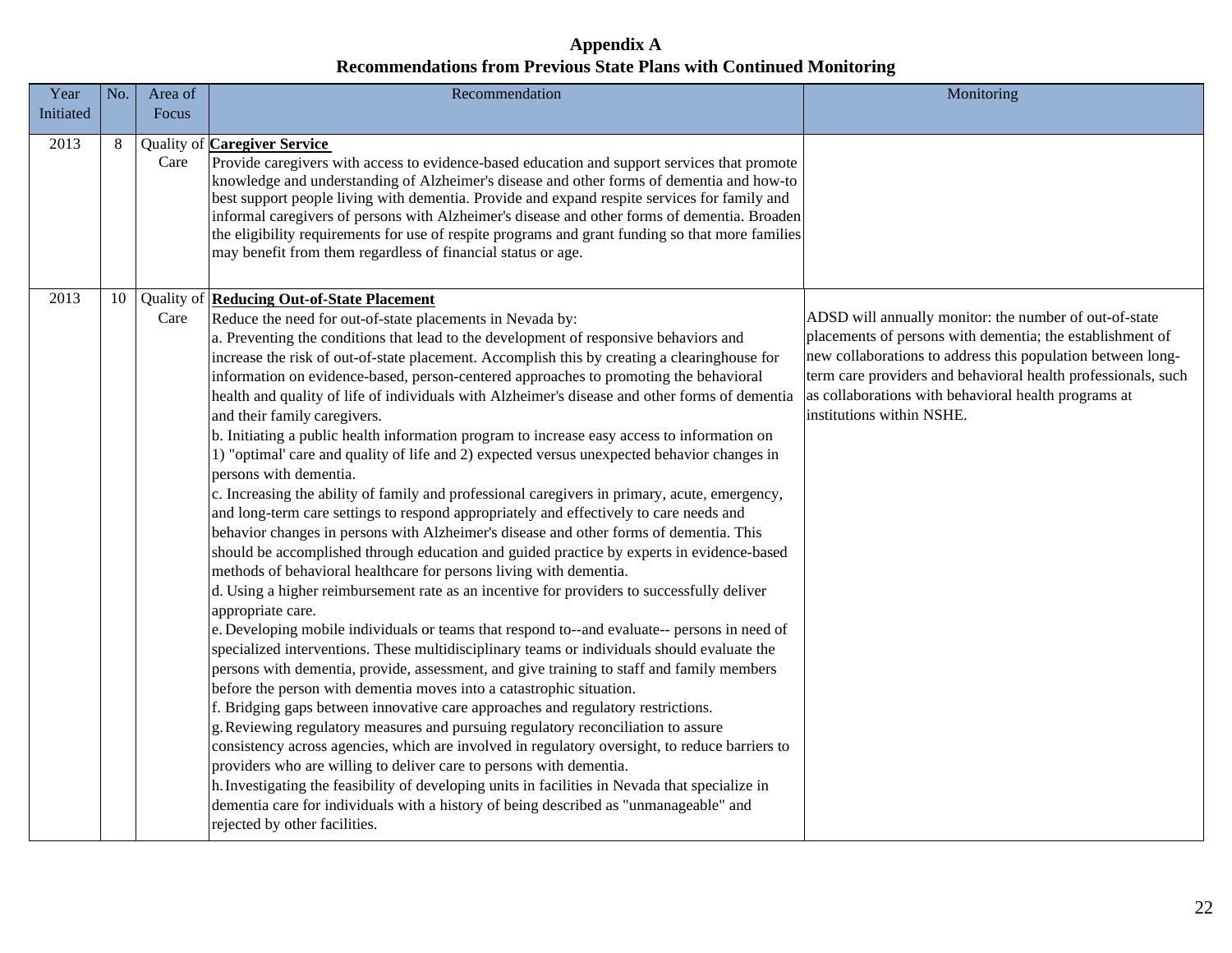**Appendix A Recommendations from Previous State Plans with Continued Monitoring** 

| Year<br>Initiated | No. | Area of<br>Focus | Recommendation                                                                                                                                                                                                                                                                                                                                                                                                                                                                                                                                                                                                                                                                                                                                                                                                                                                              | Monitoring                                                                                                                                                                                                                                                                                                               |
|-------------------|-----|------------------|-----------------------------------------------------------------------------------------------------------------------------------------------------------------------------------------------------------------------------------------------------------------------------------------------------------------------------------------------------------------------------------------------------------------------------------------------------------------------------------------------------------------------------------------------------------------------------------------------------------------------------------------------------------------------------------------------------------------------------------------------------------------------------------------------------------------------------------------------------------------------------|--------------------------------------------------------------------------------------------------------------------------------------------------------------------------------------------------------------------------------------------------------------------------------------------------------------------------|
|                   |     |                  |                                                                                                                                                                                                                                                                                                                                                                                                                                                                                                                                                                                                                                                                                                                                                                                                                                                                             |                                                                                                                                                                                                                                                                                                                          |
| 2013              | 11  | Care             | Quality of <b>Promoting Awareness and Education</b><br>Encourage the Board of Medical Examiners, the State Board of Osteopathic Medicine,<br>professional associations, and educational institutions to promote awareness and education<br>to health care providers by:<br>a. Approving continuing medical education (CME) training programs that provide primary<br>care physicians and other allied health care professionals with ongoing education about recent<br>developments, research, and treatments of Alzheimer's disease and other forms of dementia.<br>b. Encouraging primary care physicians to refer persons with cognitive deficits for<br>specialized cognitive testing when appropriate.<br>c. Encouraging primary care physicians to refer persons with dementia and their families<br>to dementia-related community resources and supportive programs. | ADSD will annually monitor: the number of primary care<br>physician referrals for diagnosis and treatments; the number<br>of early referrals; the number of quality CME training<br>opportunities related to Alzheimer's disease and other forms<br>of dementia diagnoses and treatment.                                 |
| 2013              | 12  | Care             | Quality of <b>Promoting Awareness and Education</b><br>Encourage schools in Nevada with programs in nursing and other health care professions to<br>ensure that the programs include specific training regarding Alzheimer's disease and other<br>forms of dementia in their curriculum and expand related continuing education opportunities<br>for nurses and other health care professionals in the acute care setting.                                                                                                                                                                                                                                                                                                                                                                                                                                                  | ADSD will annually monitor classified nursing programs<br>based on content and best practices in education; the<br>number of quality continuing education units for nurses<br>related to treatment and care for persons with Alzheimer's<br>disease and other forms of dementia.                                         |
| 2013              | 13  | Care             | Quality of <b>Promoting Awareness and Education</b><br>Encourage and promote training and education opportunities to increase awareness and<br>understanding of Alzheimer's disease and other forms of dementia for all levels of medical<br>personnel in a hospital, including emergency room personnel and others responsible for<br>admission and discharge.                                                                                                                                                                                                                                                                                                                                                                                                                                                                                                             | ADSD, working with the Division of Public and Behavioral<br>Health, will annually monitor how many training programs in<br>hospitals are established and how many people participate in<br>the programs specifically relating to dementia; changes in<br>regulations - Chapter 440 of the Nevada Administrative<br>Code. |
| 2013              | 14  | Care             | Quality of <b>Promoting Awareness and Education</b><br>Encourage first responders, law enforcement, and fire department personnel to have a<br>specified number of hours of training to help them assess and learn how to respond to people<br>with Alzheimer's disease and other forms of dementia.                                                                                                                                                                                                                                                                                                                                                                                                                                                                                                                                                                        | ADSD will work with the Division of Public and Behavioral<br>Health to annually monitor how many training programs are<br>created and provided, specifically related to dementia, how<br>many people from law enforcement, Emergency Medical<br>Technicians, and fire departments attend these trainings.                |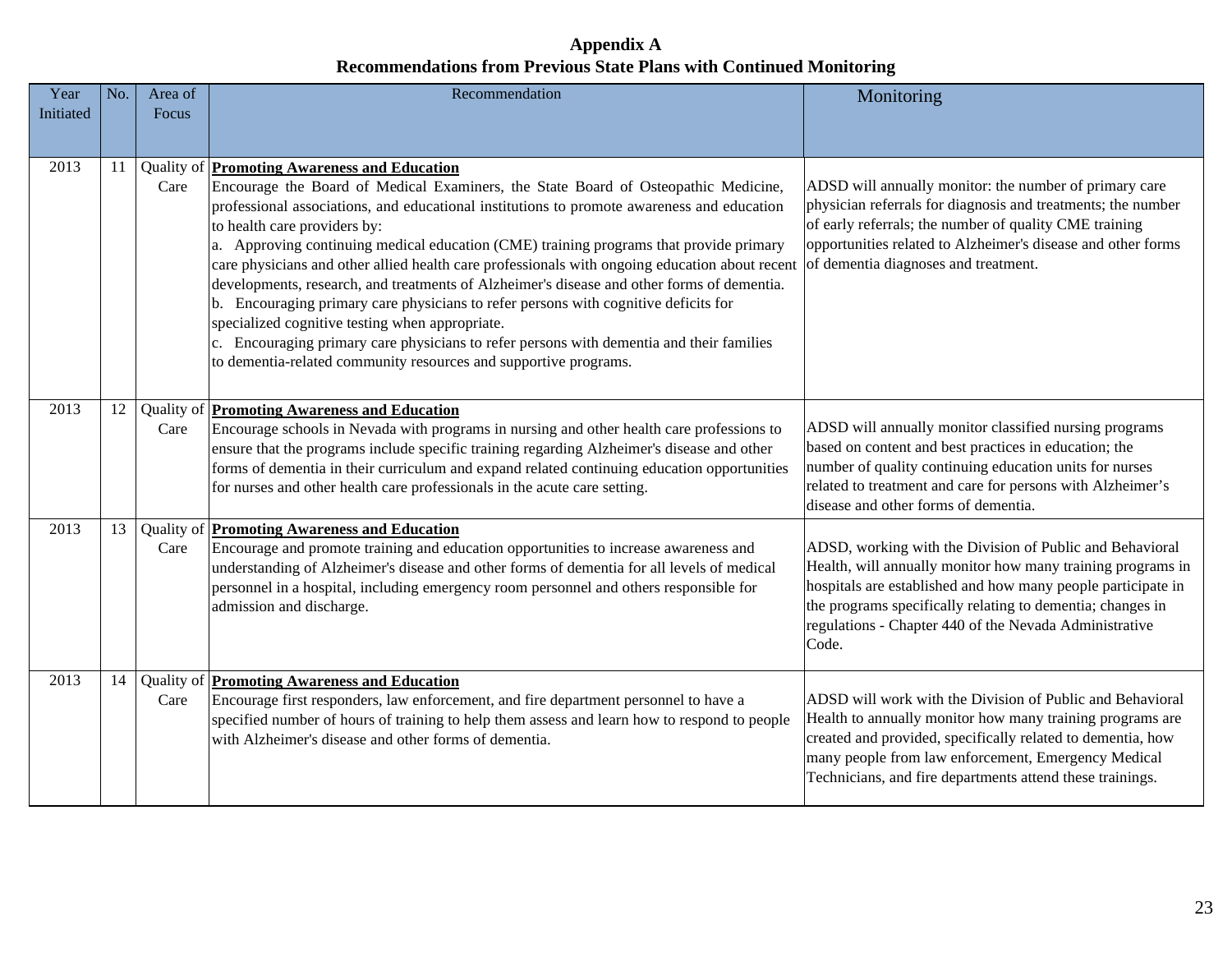## **Appendix A Recommendations from Previous State Plans with Continued Monitoring**

| Year<br>Initiated | No. | Area of<br>Focus | Recommendation                                                                                                                                                                                                                                                                                                                                                                                                                                                                                                                                                                                                                                                                                                                                                                                                                                                                                                                                                                                                                                                                                                                                   | Monitoring                                                                                                                                                                                                                                                                              |
|-------------------|-----|------------------|--------------------------------------------------------------------------------------------------------------------------------------------------------------------------------------------------------------------------------------------------------------------------------------------------------------------------------------------------------------------------------------------------------------------------------------------------------------------------------------------------------------------------------------------------------------------------------------------------------------------------------------------------------------------------------------------------------------------------------------------------------------------------------------------------------------------------------------------------------------------------------------------------------------------------------------------------------------------------------------------------------------------------------------------------------------------------------------------------------------------------------------------------|-----------------------------------------------------------------------------------------------------------------------------------------------------------------------------------------------------------------------------------------------------------------------------------------|
|                   |     |                  |                                                                                                                                                                                                                                                                                                                                                                                                                                                                                                                                                                                                                                                                                                                                                                                                                                                                                                                                                                                                                                                                                                                                                  |                                                                                                                                                                                                                                                                                         |
| 2013              | 17  | Care             | Quality of $Guar dianship$ (Completed section from #17)<br>Propose legislation to change NRS 159.076, providing an exception to the law allowing<br>summary administration of a small estate if the ward is living with dementia, including, but<br>not limited, to Alzheimer's disease. Ask the Legislature to send a letter to all district courts<br>requesting close supervision of all guardians whose wards live with dementia, including, but<br>not limited to, Alzheimer's disease, to ensure that all reports on the person and estate of the<br>wards are filed and reviewed according to the existing law.                                                                                                                                                                                                                                                                                                                                                                                                                                                                                                                           | ADSD will monitor the progress of the Bill of Rights proposed<br>by the Commission to Study the Administration of<br>Guardianships in Nevada's Courts, particularly as it relates to<br>persons living with Alzheimer's disease and other forms of<br>dementia who have limited assets. |
| 2015              | 8   | Care             | Quality of <b>Care Pathways</b><br>Support the adoption of specialized care pathways. Encourage the Nevada Hospital<br>Association, in collaboration with subject matter experts from the Alzheimer's Association, as<br>well as other research and educational organizations, to develop a best practice care plan for<br>the management of patients with cognitive impairment entering the hospital. In addition, the<br>TFAD supports the CARE Act, which will help caregivers when those for whom they care are<br>hospitalized.                                                                                                                                                                                                                                                                                                                                                                                                                                                                                                                                                                                                             | Monitor through regulatory and hospital associations how<br>many hospitals establish a best practice care plan.                                                                                                                                                                         |
| 2017              | 9   | Care             | <b>Quality of Caregiver Support</b><br>Support caregivers with information and resources about caring for persons with Alzheimer's<br>disease and other forms of dementia. Provide caregivers with information about, as well as<br>access to, programs, services, and resources that promote their own well-being. These services<br>include, but are not limited to family care consultation, caregiver support groups, educational<br>programs and services, respite programming, and evidence-based programs. Support efforts to<br>promote and fund comprehensive caregiver services that are provided by many organizations,<br>including, but not limited to: AARP, Alzheimer's Associations, Catholic Charities, the<br>Cleveland Clinic Lou Ruvo Center for Brain Health, Nevada Caregiver Support Center, and<br>Nevada Senior Services. Support the Dementia-Friendly America initiative and the work of the<br>state's Dementia-Friendly Champion Groups in northern and southern Nevada. In addition,<br>support the establishment of a key partners' network, which would create a system of referrals<br>to appropriate services. |                                                                                                                                                                                                                                                                                         |
| 2017              | 11  | Life             | Quality of Guardianship<br>Support the development and implementation of the Guardianship "Bill of Rights," which was<br>created by the Commission to Study the Administration of Guardianships in Nevada's Courts.<br>Support the specific protections for individuals with Alzheimer's disease and other forms of<br>dementia.                                                                                                                                                                                                                                                                                                                                                                                                                                                                                                                                                                                                                                                                                                                                                                                                                 |                                                                                                                                                                                                                                                                                         |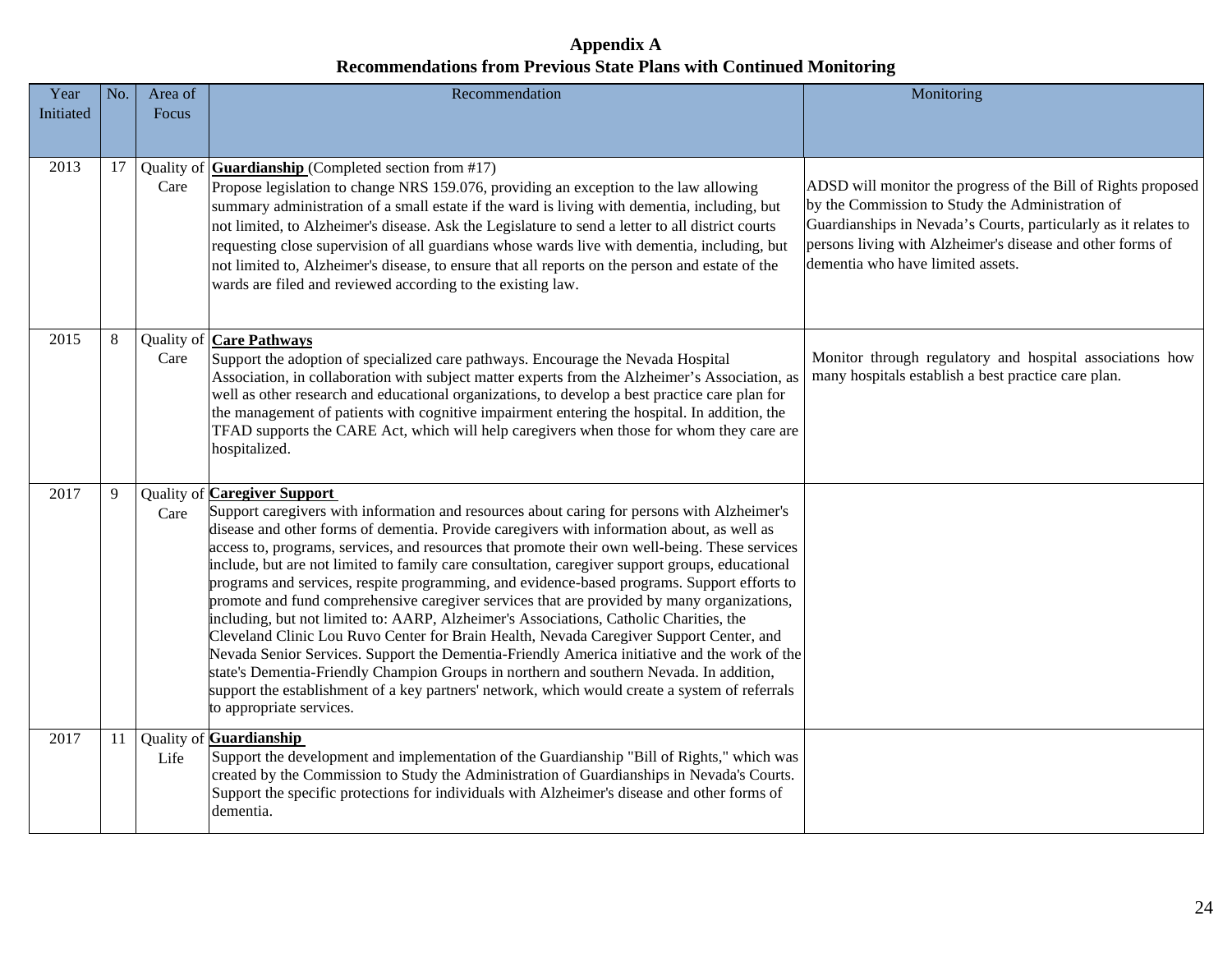## **Appendix B**

## Comprehensive, Dementia-specific Resources for Persons Living with Dementia and their Care Partners

## **Alzheimer's Association**

| The Alzheimer's Association (24/7 Access) | Internet Address: alz.org<br>Telephone: (800) 272-3900 |
|-------------------------------------------|--------------------------------------------------------|
|-------------------------------------------|--------------------------------------------------------|

## **Cleveland Clinic Lou Ruvo Center for Brain Health**

| Cleveland Clinic Lou Ruvo Center for Brain | I Internet Address: https://my.clevelandclinic.org/locations/nevada |
|--------------------------------------------|---------------------------------------------------------------------|
| Health                                     | Telephone: (702) 483-6000                                           |

## **University of Nevada, Reno**

| Dementia Engagement, Education and Research<br>(DEER) Program, School of Community Health<br>Sciences (including Dementia-Friendly Nevada) | <b>Internet Address:</b><br>DEER Program: https://www.unr.edu/public-health/centers/dementia-<br>engagement-education-and-research-program<br>Dementia Friendly Nevada: https://dementiafriendlynevada.org/<br>Telephone: (775) 682-7072 |
|--------------------------------------------------------------------------------------------------------------------------------------------|------------------------------------------------------------------------------------------------------------------------------------------------------------------------------------------------------------------------------------------|
| Nevada Caregiver Support Center                                                                                                            | Telephone: (775) 784-4335                                                                                                                                                                                                                |
| Sanford Center for Aging, School of Medicine                                                                                               | Internet Address: https://med.unr.edu/aging<br>Telephone: (775) 784-4774                                                                                                                                                                 |